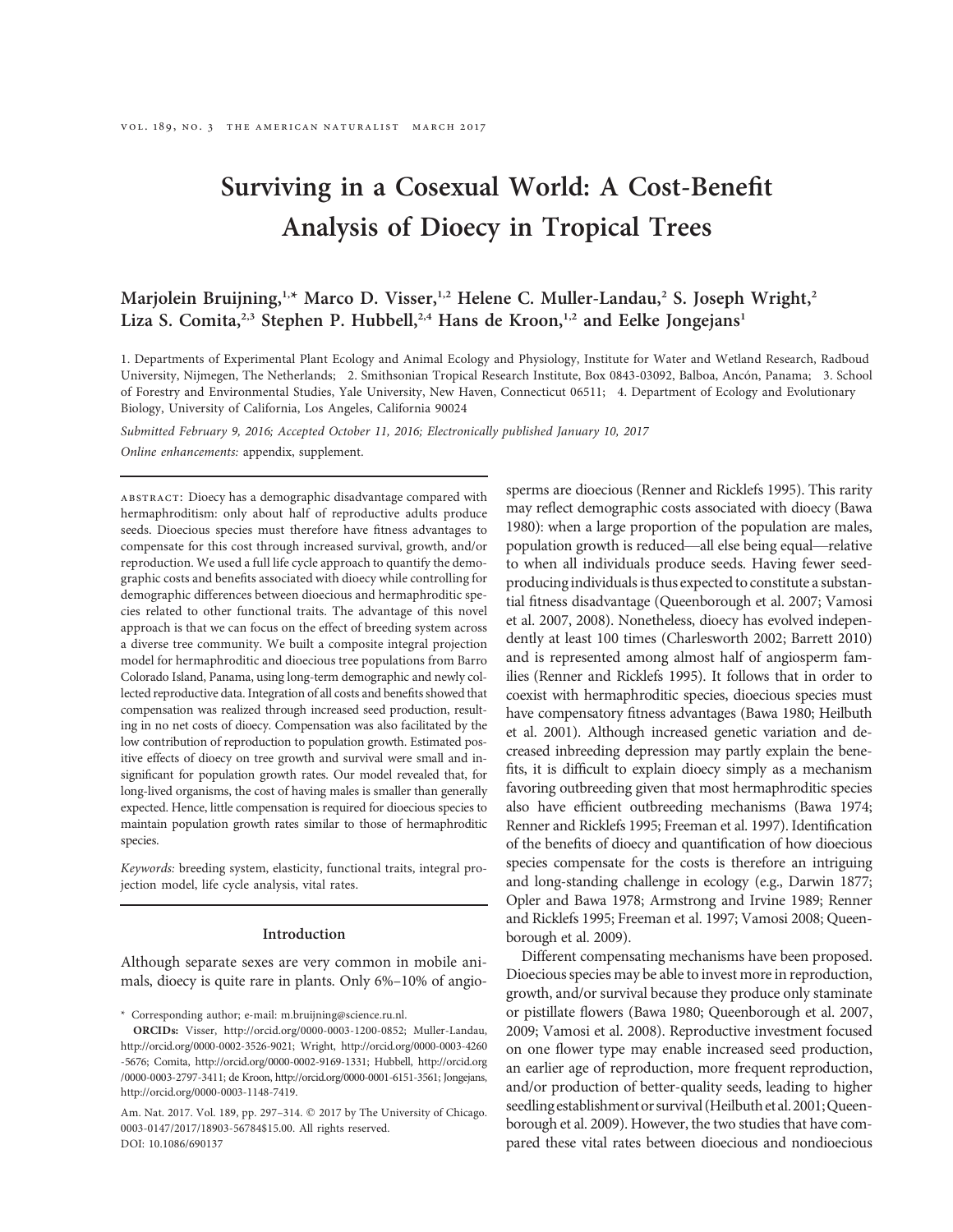species have found little evidence that females in dioecious species benefit from the absence of costs associated with the production of staminate flowers (Vamosi et al. 2008; Queenborough et al. 2009).

A challenge in making such comparisons between dioecious and nondioecious species is that species invariably differ in other traits as well—traits that may also influence interspecific variation in vital rates. For example, seed production is closely related to seed mass (Moles et al. 2004; Muller-Landau et al. 2008), and growth and mortality rates vary with wood density and adult stature (Muller-Landau 2004; Kraft et al. 2010). Functional traits like seed mass, wood density, and maximum size vary widely among tropical tree species and explain significant variation in vital rates (Poorter et al. 2008; Wright et al. 2010; Visser et al. 2016b). Proper estimation of demographic effects of breeding systems in particular thus requires controlling for the effects of interspecific variation in these other traits.

A complete picture of the benefits and costs of dioecy also requires integrating effects across the entire life cycle, something no previous study has done. A life cycle analysis is critical for two reasons. First, different life stages contribute differently to population growth. For this reason, the size of effects on individual vital rates provides limited insight into effects on population growth (de Kroon et al. 1986; Ehrlén 2003). Second, breeding system affects multiple fitness components; benefits in one life stage may be offset by costs in other life stages (Visser et al. 2016b). Simple comparisons of single vital rates between breeding systems, without considering correlations and trade-offs, cannot demonstrate differences in population growth rates. Hence, we do not know how dioecious plant species survive in a cosexual world.

Here we perform an analysis that encompasses the entire life cycle to evaluate the fitness consequences of dioecy versus hermaphroditism for trees from the tropical moist forests of Barro Colorado Island (BCI), Panama. We take advantage of the relatively high occurrence of dioecy in tropical forests (21% of species on BCI [Croat 1978] and 16%–28% elsewhere [Opler and Bawa 1978; Zapata and Arroyo 1978; Bawa 1980]) and the demographic data available for many BCI tree species (Hubbell and Foster 1983, 1992; Wright et al. 2005b; Muller-Landau et al. 2008; Comita et al. 2010) and add individual data on fruiting or flowering probabilities for 23 hermaphroditic and 17 dioecious species and on sex for eight dioecious species. We model vital rates as a function of individual size and four species traits: breeding system, seed mass, wood density, and adult stature (Poorter et al. 2008; Wright et al. 2010; Visser et al. 2016b). We use the resulting vital rate functions to construct a "composite" integral projection model (IPM) as a function of trait values (including breeding system) rather than separate IPMs for each species. Our composite

approach quantifies the effects of breeding system across a tree community while controlling for interspecific demographic variation related to other functional traits. We evaluate six hypotheses concerning possible benefits associated with dioecy, all premised on reallocation of resources consumed by male and female function in hermaphrodites (Heilbuth et al. 2001; Barot and Gignoux 2004; Vamosi et al. 2008; Queenborough et al. 2009). Dioecious females might allocate more resources to seed production than do hermaphrodites, leading to (1) increased seed production and/or higher quality seeds characterized by (2) greater seedling establishment, (3) higher seedling survival, and/or (4) higher seedling growth rates. Dioecious males and females might both allocate more resources to their own maintenance than do hermaphrodites, leading to greater (5) adult survival and/or (6) adult growth rates. We use vital rate functions to evaluate each of these six hypotheses individually. We then use the composite to evaluate how each vital rate difference individually and all vital rate differences simultaneously affect intrinsic population growth rates.

#### Methods

## Model Framework

Species vary not only in breeding system (the focus of this study) but also in other traits that influence population dynamics, and variation due to other traits may dilute or mask the demographic effects of breeding system. For instance, plant breeding system is hypothesized to affect crop size (Queenborough et al. 2009), but this effect will be modest compared with the much larger effect of seed mass, a major determinant of crop size (Moles and Westoby 2006; Muller-Landau et al. 2008). When comparing a random dioecious species with a random hermaphroditic species, the effect of the difference in breeding system cannot be distinguished from the effects of differences in other traits. We therefore used a community approach with as many species as possible while including important species traits in the analyses to isolate the role played by breeding system. Moreover, plant traits have opposing effects across the life cycle, and robust ecological inference therefore requires integration of the net effect through population models (Visser et al. 2016b). To do so, we built a composite IPM to integrate the effects of breeding system across the life cycle while simultaneously controlling for the effects of three other key traits. This enabled a clear focus on one particular aspect of lifehistory strategies: breeding system.

We begin by explaining the structure of the composite IPM and vital rate functions. The vital rate functions incorporate three functional traits (seed mass, wood density, and adult stature; see, e.g., Visser et al. 2016a) and breeding system. Second, we explain our statistical approach for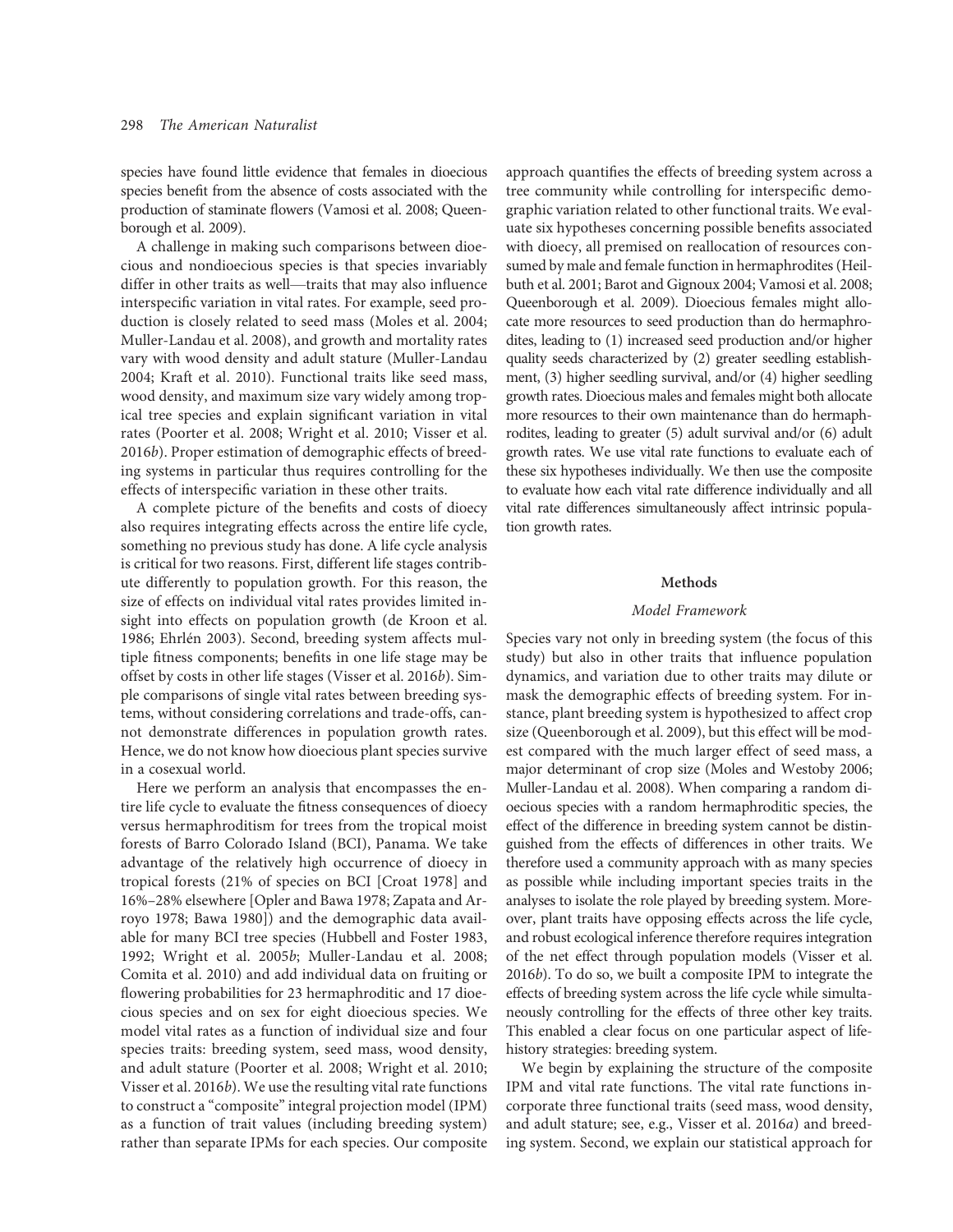fitting the vital rates through model averaging and provide an overview of the study site and data used. Finally, we explain the cost-benefit analysis of dioecy. Here, we project the intrinsic growth rate, a measure of population fitness (Charlesworth 1980; Caswell 2001; Metcalf and Pavard 2007), of a hermaphrodite species at fixed trait values. We then systematically exchange hermaphroditic vital rate functions for dioecious vital rate functions. The resulting differences in intrinsic growth rate measure the population-level cost or benefit of dioecy while controlling for the effects of other traits. We then repeated this for different trait values to explore the possibility that dioecy might be favored over some subset of seed mass, wood density, or adult stature values.

#### Composite IPM

IPMs describe population dynamics in discrete time, with continuous functions that relate vital rates (survival, growth, reproduction) to continuous state variables (Easterling et al. 2000; Ellner and Rees 2006), here size and traits. We constructed a two-stage composite IPM across a wide range of species in which all vital rates were functions of both individual size and species-specific trait values z. Here, z is an array that contains trait values for seed mass (SM), wood density (WD), adult stature  $(D_{\text{max}})$ , breeding system (B; DIO or HERMA), and female proportion (set at 1 for hermaphrodites, where all individuals produce seeds). We chose a single-sex model rather than separately modeling males and females of dioecious species, as no data on mating and pollination rates for the community exist. These processes could play a different role in dioecious than hermaphroditic species. However, by directly looking at the seed production offemales, the net outcome of these processes can be examined without the need for explicitly modeling these unobserved rates.

The two-stage composite IPM consisted of a seedling and tree stage, with height (mm) and diameter breast height (DBH; mm) as continuous state variables, respectively. Seedling height ranged up to a species-specific  $C_{\text{seedling}}$ , and tree DBH ranged between 10 mm and a species-specific  $C_{\text{tree}}$ . Cseedling is defined as the estimated height at which stems reach a DBH of 10 mm, and  $C_{\text{tree}}$  is defined as the maximum DBH ( $D_{\text{max}}$ ). The time step was annual (year t to year  $t + 1$ ).

The two-stage IPM consisted of four kernels that describe all size-dependent transitions within and between the two stages (fig. 1). All four kernels included multiple underlying vital rate functions, as explained below (eqq. [3]–[6]). The IPM can be written using two equations that are the addition of two kernels that describe transitions between sizes and stages. The first describes how the number of seedlings of various sizes in year  $t + 1$  is a function of contributions



Figure 1: Overview of the composite integral projection model (IPM), which includes four kernels ( $F =$  reproduction,  $P =$  survival and growth) that together represent all transitions of and reproductive contributions by individuals of size  $q$  (seedling height in millimeters) and size  $x$  (tree diameter in millimeters) at time  $t$  to the number of individuals of size u and y at time  $t + 1$ . All kernels are functions of trait values z (including seed mass, wood density, maximum diameter breast height [DBH], breeding system, and, if dioecious, the proportion female).

by seedlings (through survival) and trees (through reproduction) of the previous year:

$$
S_{t+1}(u, \mathbf{z}) = \int_{0.01}^{C_{\text{nonflow}}} P_{\text{seedling}}(u, q, \mathbf{z}) S_t(q, \mathbf{z}) \, dq + \int_{10}^{C_{\text{low}}} F(u, x, \mathbf{z}) T_t(x, \mathbf{z}) \, dx.
$$
\n(1)

Here  $P_{\text{seeding}}(u, q, z)$  describes the survival and growth of seedlings with size q to size u,  $S_t(q, z)$  describes the size distribution of seedlings in year t, and  $F(u, x, z)$  describes the arrival of new seedlings with size  $u$  based on the size distribution of trees in year  $t$  ( $T_t(x, z)$ ; eqq. [3], [4]).

The second equation describes the contributions to the number of trees of various sizes at time  $t + 1$ :

$$
T_{t+1}(y, \mathbf{z}) = \int_{10}^{C_{\text{true}}} P_{\text{tree}}(y, x, \mathbf{z}) T_t(x, \mathbf{z}) dx + \int_{0.01}^{C_{\text{nonfree}}} P_{\text{new tree}}(y, q, \mathbf{z}) S_t(q, \mathbf{z}) dq.
$$
\n(2)

Here  $P_{\text{tree}}(y, x, z)$  describes the growth and survival of trees with size x to size y, and  $P_{\text{new tree}}(y, q, z)$  describes the transition from seedlings to trees (eqq. [5], [6]).

To enable computation of the asymptotic population growth rate  $(\lambda)$ , we discretized the composite IPM into a matrix of  $800 \times 800$  size classes (200 seedling height and 600 tree DBH classes).  $\lambda$  is then calculated as the dominant eigenvalue of the matrix. Our size class resolution resulted in robust esti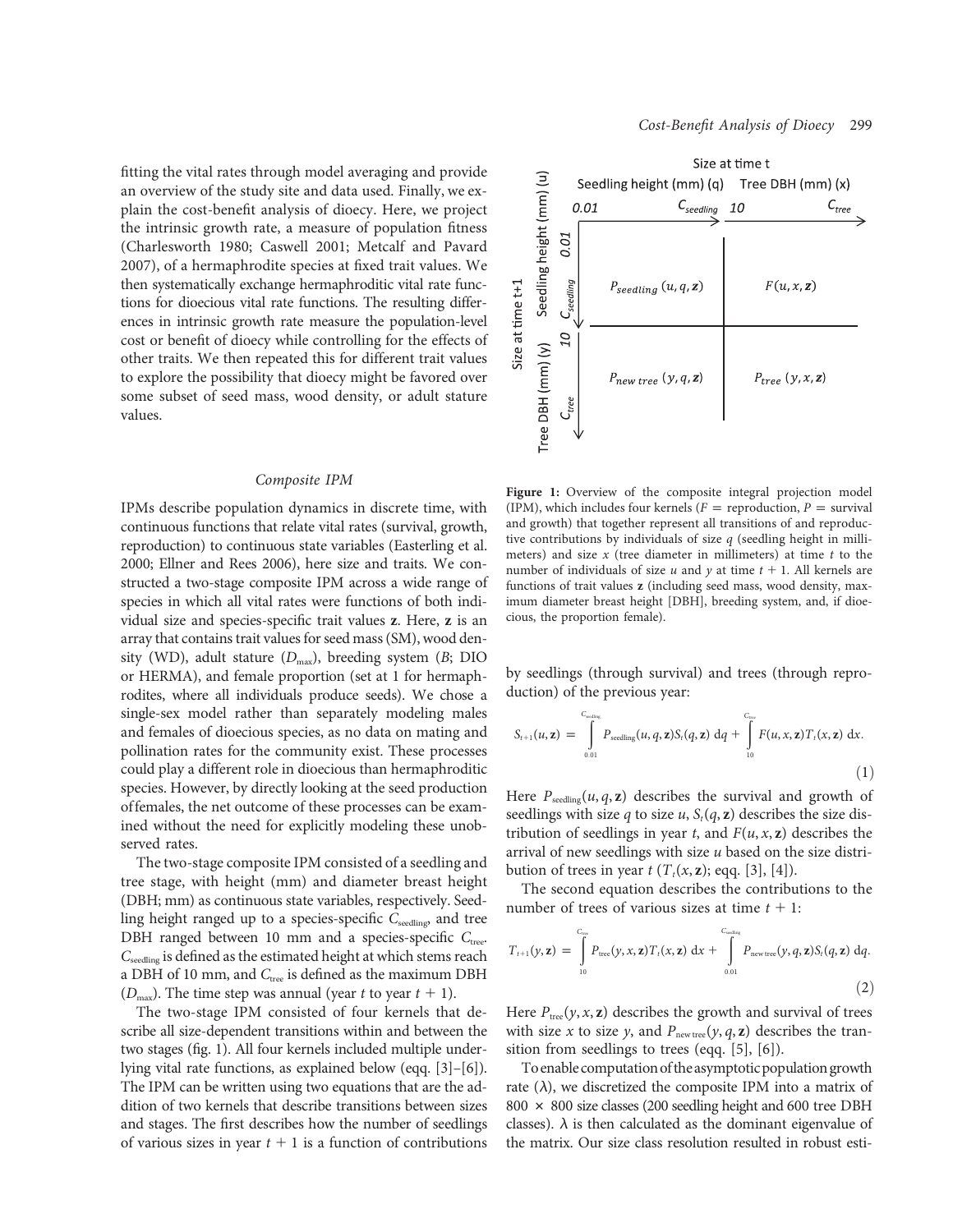mates of population growth rates  $(\lambda)$  with any increase in dimensions having a negligible effect on  $\lambda$  (<0.00001). The phenomenon of "eviction"—when individuals near the size boundaries are predicted to grow outside the range (Williams et al. 2012)—was avoided by adding the probabilities of growing smaller or larger than the boundaries to the outer size classes. Size class widths in height and diameter are species specific, depending on  $C_{\rm seeding}$  and  $C_{\rm tree}$  respectively, and are calculated as  $C_{\text{seeding}}/200$  for seedlings and  $C_{\text{tree}}/600$  for trees. At average trait values, this results in widths of 12 mm for height and 0.25 mm for DBH.

# Underlying Vital Rate Functions

The four kernels that form the composite IPM (eqq. [1], [2]) are constructed with multiple trait-dependent vital rate functions. The reproduction kernel gives the expected production of seedlings of sizes u at time  $t + 1$  by a tree of size  $x$  at time  $t$ :

$$
F(u, x, \mathbf{z}) = p_{\text{female}}(\mathbf{z}) \cdot p_{\text{repr}}(x, \mathbf{z}) \cdot f_{\text{seeds}}(x, \mathbf{z}) \cdot p_{\text{establishment}}(\mathbf{z}) \cdot f_{\text{dist}}(u, \mathbf{z}),
$$
\n(3)

where  $p_{\text{female}}$  is the probability of being female (i.e., proportion females),  $p_{\text{repr}}$  is the probability of being reproductive,  $f_{\text{seeds}}$  is the expected seed production of an individual reproductive female tree,  $p_{\text{establishment}}$  is the probability of seedling establishment, and  $f_{\text{dist}}$  is the offspring size distribution, giving the probability of a new recruit having initial height  $u$ .

The seedling kernel represents survival and growth of seedlings with height  $q$  at time  $t$  that remain seedlings with height u at time  $t + 1$ :

$$
P_{\text{seedling}}(u, q, \mathbf{z}) = p_{\text{sdl survival}}(q, \mathbf{z}) \cdot p_{\text{sdl growth}}(u, q, \mathbf{z}). \qquad (4)
$$

Note that the  $P_{\text{seeding}}$  kernel includes new sizes only up to the height  $C_{\text{seeding}}$ . Surviving seedlings that grow larger than  $C_{\text{seeding}}$  are represented in the  $P_{\text{new tree}}$  kernel, which represents transitions of seedlings with height  $q$  at time  $t$  to trees with diameter y at time  $t + 1$ . This  $P_{\text{new tree}}$  kernel is a function of seedling survival and growth and of the function for converting tree DBH to seedling heights  $(u = h(y))$ . This conversion is needed to properly integrate over the DBH classes and thus translate the output of the seedling growth function from height to DBH:

$$
P_{\text{new tree}}(y, x, \mathbf{z}) = p_{\text{sdl survival}}(x, \mathbf{z}) \cdot p_{\text{sdl growth}}(h(y), q, \mathbf{z}) \cdot (\mathrm{d}h/\mathrm{d}y),
$$
\n
$$
(5)
$$

where  $h(y)$  is the inverse of the function  $g(u)$  for converting seedling heights to tree diameters (table 1).

Finally, the tree kernel represents transitions of trees with a DBH of x at time t to a DBH of y at time  $t + 1$  and is a function of tree survival ( $p_{\text{tree survival}}$ ) and tree growth ( $p_{\text{tree growth}}$ ):

$$
P_{\text{tree}}(y, x, \mathbf{z}) = p_{\text{tree survival}}(x, \mathbf{z}) \cdot p_{\text{tree growth}}(y, x, \mathbf{z}). \qquad (6)
$$

#### Functional Traits

The composite IPM is a function of three key functional traits (Visser et al. 2016b)—seed mass, wood density, and adult stature—in addition to breeding system and female proportion. Seed mass (SM; g) is the dry mass of the embryo and endosperm only. Wood density (WD; g/cm<sup>3</sup>) is ovendried mass divided by fresh volume (technically, woodspecific gravity). We averaged values for mass dried at  $60^{\circ}$ and at 100°C. Maximum diameter ( $D_{\text{max}}$ ; mm), henceforth referred to as maximum size, is a proxy for adult stature that correlates well with measured maximum heights  $(r = 0.93,$  on a log-log scale). Preliminary analyses also included specific leaf area, but it explained minimal variation in vital rates and was therefore dropped (Visser et al. 2016b). Wright et al. (2010) describe detailed methods and provide values for SM, WD, maximum height, and specific leaf area. To facilitate comparison among effect sizes, we normalized SM, WD, and  $D_{\text{max}}$  (by subtracting the mean and dividing by 1 SD) using all species in the databases (see below), with SM and  $D_{\text{max}}$  log transformed prior to normalization. Breeding system (B) is hermaphroditic (HERMA) or dioecious (DIO) and is obtained from Croat (1978). We excluded monoecious and polygamous species, which comprised 8% and 4% of tree species at BCI, respectively.

We used data for 123 species. For each vital rate we included varying subsets of species depending on data requirements and availability at each life stage (table 1; appendix, available online). This allowed us to maximize power by using all available data at each vital rate and life stage to test for the effect of breeding system while accounting for interspecific variation associated with traits. To ensure that estimated effects of breeding system were not biased by different trait or size distributions between breeding systems, we compared the distributions of WD, SM,  $D_{\text{max}}$ , and individual size between breeding systems for each vital rate (suppl. sec. S1; supplement is available online).

# Statistical Fitting of Vital Rate Functions

For each vital rate function, we fit multiple models, one for each possible combination of traits and, where relevant, trait-size interactions, and then applied model averaging over these models (weighted by the Akaike information criterion [AIC]) to calculate average parameters (Burnham and Anderson 2002). Model averaging is considered more robust for inference and prediction than simply using the single best model because models with a fit similar to the best model are not ignored (Burnham and Anderson 2002; Whittingham et al. 2006; Bolker et al. 2009). On the condition that model assumptions are met (e.g., no multicollinearity or nonlinearities; Cade 2015), model averaging provides a more robust basis for inference and prediction, reducing bias in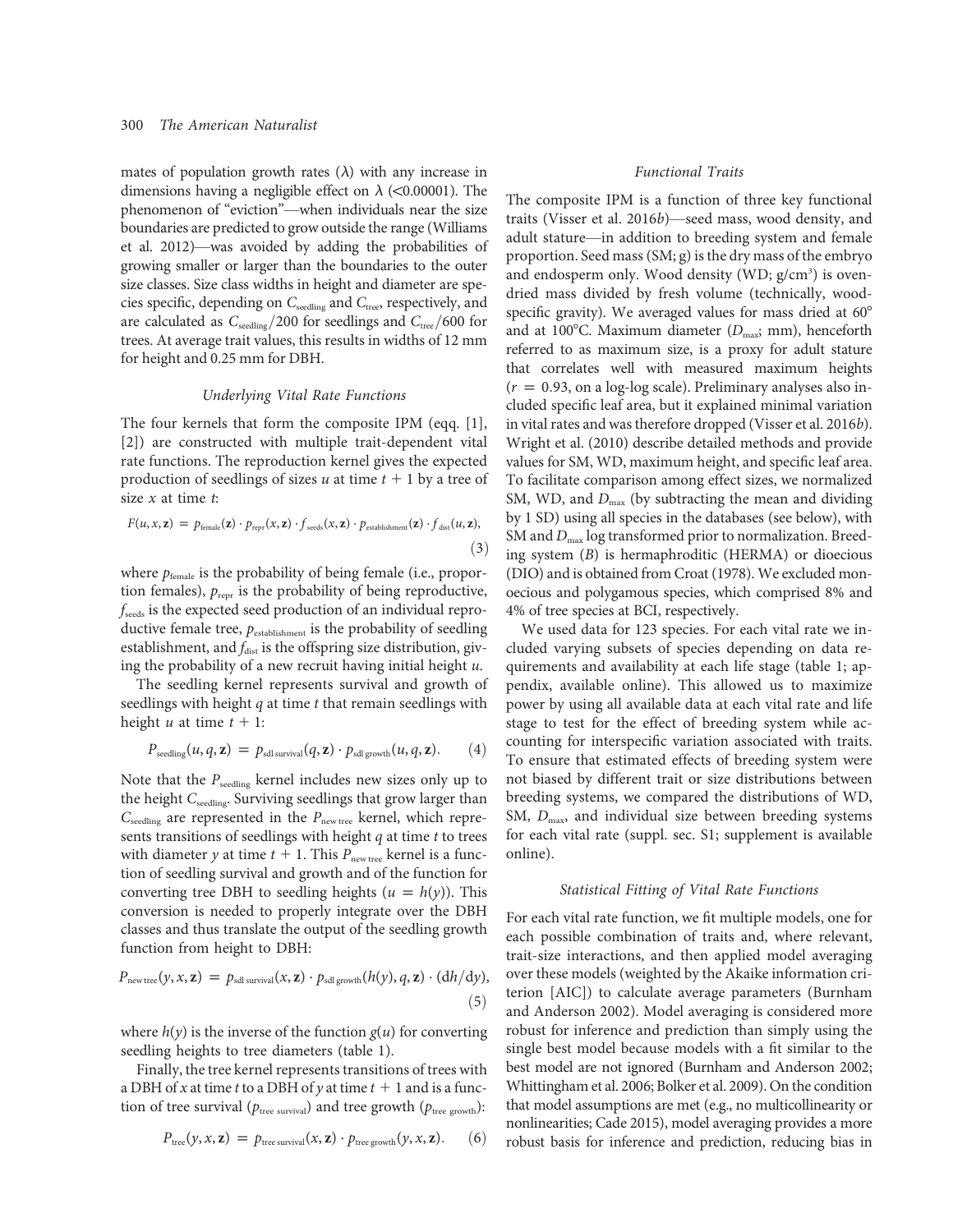| Table 1: Overview of the species selection criteria, fitting methodology, and estimated parameters for the vital rate models<br>Species selection criteria                                                                                                                                                                                       | Methodology                                                                                                                                                                | Fitted functions with estimated parameter values                                                                                                                                                                                                                                                                                                                                                                                                                        |               |
|--------------------------------------------------------------------------------------------------------------------------------------------------------------------------------------------------------------------------------------------------------------------------------------------------------------------------------------------------|----------------------------------------------------------------------------------------------------------------------------------------------------------------------------|-------------------------------------------------------------------------------------------------------------------------------------------------------------------------------------------------------------------------------------------------------------------------------------------------------------------------------------------------------------------------------------------------------------------------------------------------------------------------|---------------|
| between size and probability of reproduction<br>Seed production probability (as a function of tree<br>Reproductive status assessed for >20 trees<br>Visual inspection confirmed a correlation<br>diameter):                                                                                                                                      | Mixed-effects logistic regression models<br>including species as random effects<br>$(\sigma^2_{\text{species}} = 1.634)$                                                   | $p_{\text{repr}}(x, z) = \frac{1}{1 + \exp(-\nu(x, z))} Z_{\text{prop females}},$                                                                                                                                                                                                                                                                                                                                                                                       | (7)           |
| that were too wide, which were mostly species<br>with very few observed reproductive individuals)<br>(excludes 20 species with confidence intervals<br>$N_{\rm DIO} = 17; N_{\rm HERMA} = 23$                                                                                                                                                    | Details in appendix section A1.4                                                                                                                                           | $+ (2.461 \cdot 10^{-2} + 1.697 \cdot 10^{-5} \cdot z_{\rm sm} + 7.231 \cdot 10^{-6} \cdot z_{\rm wd}$<br>$-2.705 - 3.411 \cdot 10^{-2} \cdot z_{\rm sm} + 1.628 \cdot 10^{-2} \cdot z_{\rm wd}$<br>$-1.182\cdot10^{-2}\cdot z_{D_{\rm max}}+1.185\cdot10^{-4}\cdot z_{\rm b})\cdot x$<br>7.568 · $10^{-1} \cdot z_{D_{\text{max}}}$ – 6.586 · $10^{-2} \cdot z_b$<br>$\label{eq:1} \prod_{i=1}^n \left\{ \prod_{i=1}^n \frac{1}{n_i} \right\}$<br>where<br>$\nu(x, z)$ | $\circled{s}$ |
| Seed production (per unit basal area of reproductive<br>between size and probability of reproduction,<br>Reproductive status assessed for >30 trees<br>Visual inspection confirmed a correlation<br>female or hermaphroditic tree):                                                                                                              | Inverse modeling to estimate species-specific<br>seed production parameter $\beta$ (seeds cm <sup>-2</sup><br>basal area; Muller-Landau et al. 2008)                       | $f_{\text{seals}}(x \beta) = \exp(\beta) \cdot \left(\frac{x}{2}\right)^2 \cdot \pi,$                                                                                                                                                                                                                                                                                                                                                                                   | $\odot$       |
| excluding species with confidence intervals<br>>50 seeds were counted during 2008-2012<br>Seeds were counted in >20 traps during<br>that were too wide<br>2008-2012                                                                                                                                                                              | Generalized linear models relating $\beta$ to<br>Details in appendix section A1.1<br>traits across species                                                                 | $+ \; 0.670 \cdot \mathrm{z_{\mathrm{b}}} - 1.470 \cdot \mathrm{z_{\mathrm{sm}}} - 0.649 \cdot \mathrm{z_{\mathrm{D_{max}}}}$<br>$-1.363 + 7.50 \cdot 10^{-2} \cdot z_{wd}$<br>$\beta(z) =$<br>where                                                                                                                                                                                                                                                                    | (10)          |
| >30 seedling recruits were observed in 1995-2011<br>(Wright et al. 2005b; Puerta-Piñero et al. 2013)<br>corresponding to 1995-2011 seedling recruitment<br>>30 seeds were observed for the fruiting years<br>Seedling establishment (seedlings per seed):<br>(taking account of germination delay)<br>$N_{\text{DD}} = 6; N_{\text{HERMA}} = 12$ | Species-specific seedling establishment rates<br>Generalized linear models relating seedling<br>establishment to traits across species<br>Details in appendix section A1.2 | $p_{\text{establishment}}(\mathbf{z}) \, = \, \mathrm{logit}(-3.254 + 1.120 \cdot \mathbf{z}_{\text{sm}}$<br>$-1.316 \cdot 10^{-1} \cdot z_b + 1.689$<br>$\cdot$ 10 $^{-1}$ $\cdot$ $\mathbf{z}_{\tiny \text{wd}}$ $-$ 1.588 $\cdot$ $\mathbf{z}_{\tiny \text{D}_{\tiny \text{max}}})$                                                                                                                                                                                  | (11)          |
| >40 seedling recruits were observed during<br>1995-2011 (Wright et al. 2005b;<br>Height distribution of recruits:<br>Puerta-Piñero et al. 2013)<br>$N_{\rm DIO}~=~21;$ $N_{\rm HERMA}~=~44$                                                                                                                                                      | Maximum likelihood estimates of species-<br>specific recruit height distributions<br>(Weibull)                                                                             | $f_{dist}(u k,\lambda) \sim$ weibull(k, $\lambda$ ),<br>where                                                                                                                                                                                                                                                                                                                                                                                                           | (12)          |
| $N_{\text{DD}} = 22; N_{\text{HERMA}} = 47$                                                                                                                                                                                                                                                                                                      | estimated species-specific parameters<br>Generalized linear models to relate<br>Details in appendix section A1.<br>to traits across species                                | $k(z) = 2.122 + 0.517 \cdot z_{\rm sm} - 3.425 \cdot 10^{-2} \cdot z_{\rm wd}$<br>$+ 2.141 \cdot 10^{-2} \cdot \mathbf{z}_{D_{\text{max}}} + 8.858 \cdot 10^{-2} \cdot \mathbf{z}_{b}$                                                                                                                                                                                                                                                                                  | (13)          |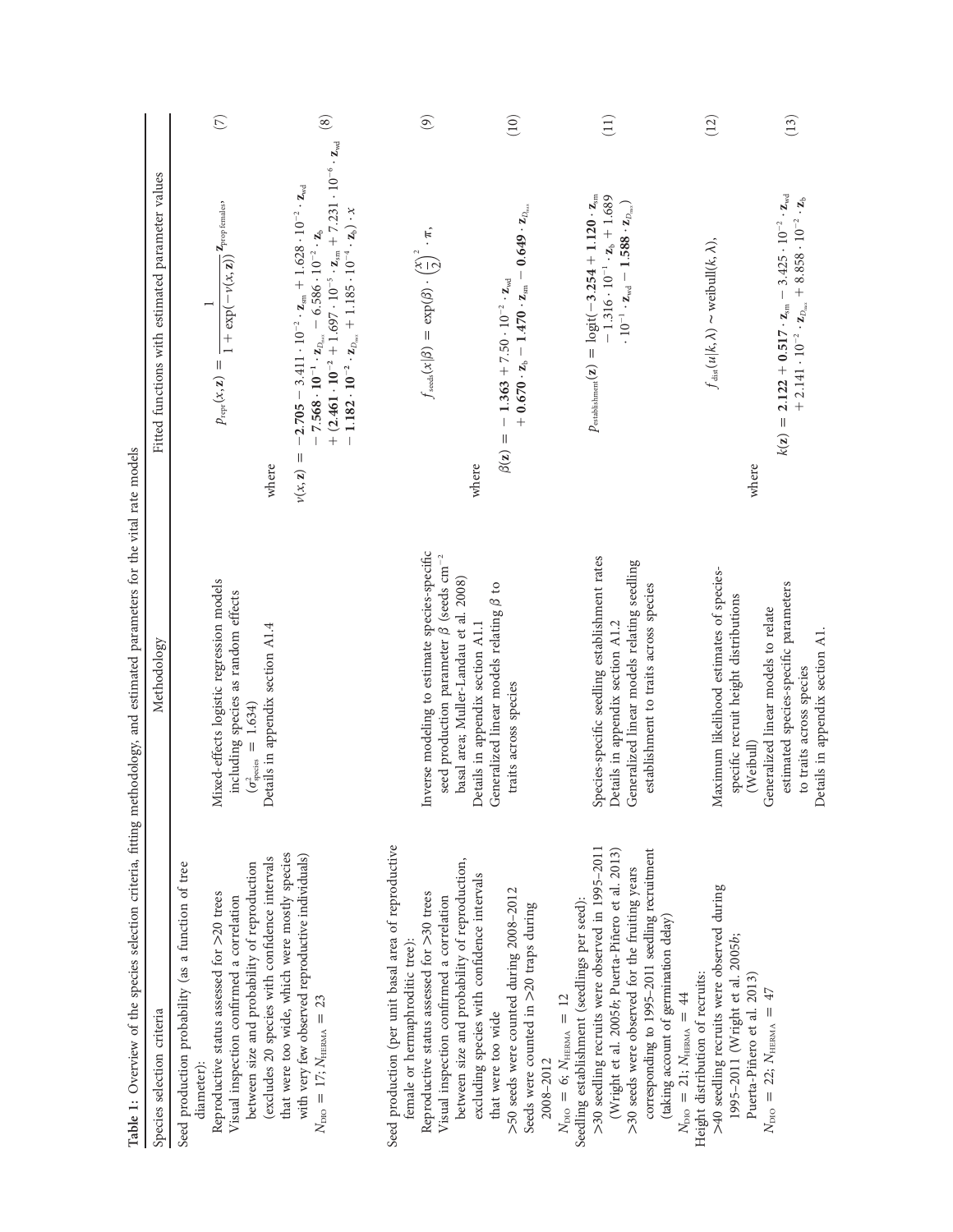| Table 1 (Continued)                                                                                                                                                                                                                                                           |                                                                                                                                                                                                                                                                   |                                                                                                                                                                                                                                                                                                                                                                                                                                                    |      |
|-------------------------------------------------------------------------------------------------------------------------------------------------------------------------------------------------------------------------------------------------------------------------------|-------------------------------------------------------------------------------------------------------------------------------------------------------------------------------------------------------------------------------------------------------------------|----------------------------------------------------------------------------------------------------------------------------------------------------------------------------------------------------------------------------------------------------------------------------------------------------------------------------------------------------------------------------------------------------------------------------------------------------|------|
| Species selection criteria                                                                                                                                                                                                                                                    | Methodology                                                                                                                                                                                                                                                       | Fitted functions with estimated parameter values                                                                                                                                                                                                                                                                                                                                                                                                   |      |
|                                                                                                                                                                                                                                                                               |                                                                                                                                                                                                                                                                   | $\lambda(z) = 109.3 + 20.72 \cdot z_{\rm sm} - 0.158 \cdot z_{\rm wd}$<br>$-0.318 \cdot z_{b}$<br>$+ 8.344 \cdot z_{D_{max}}$<br>and                                                                                                                                                                                                                                                                                                               | (14) |
| Seedling survival:                                                                                                                                                                                                                                                            |                                                                                                                                                                                                                                                                   | $\overline{ }$                                                                                                                                                                                                                                                                                                                                                                                                                                     |      |
| >100 individuals in seedling data set<br>$N_{\text{DIO}} = 20; N_{\text{HERMA}} = 42$<br>(Comita et al. 2007)                                                                                                                                                                 | Mixed-effects logistic regression models<br>$(\sigma^2_{\rm species}~=~0.477;~\sigma^2_{\rm tag}~=~4.073\,\cdot\,10^{-11})$<br>including species and individual<br>as random effects                                                                              | $\overline{1+\exp(-w(q,\mathbf{z}))}$<br>$p_{\mathrm{sdusurival}}(q, \mathbf{z}) =$<br>where                                                                                                                                                                                                                                                                                                                                                       | (15) |
|                                                                                                                                                                                                                                                                               | Details in appendix section A1.5                                                                                                                                                                                                                                  | $+ 4.427 \cdot 10^{-4} \cdot \boldsymbol{z}_{D_{\text{max}}} - 2.348 \cdot 10^{-5} \cdot \boldsymbol{z}_{\text{b}}) \cdot q$<br>$-4.308 \cdot 10^{-4} \cdot z_{\rm sm} + 4.154 \cdot 10^{-5} \cdot z_{\rm wd}$<br>$-3.279 \cdot 10^{-3} \cdot z_b + (1.380 \cdot 10^{-3}$<br>$^+0.4518\cdot z_{\rm wd}^{}=0.4811\cdot z_{\rm D_{max}}^{}$<br>$= 1.505 - 9.044 \cdot 10^{-2} \cdot z_{\rm sm}$<br>w(q, z)                                           | (16) |
| >100 individuals in seedling data set<br>(Comita et al. 2007)<br>Seedling growth:                                                                                                                                                                                             | Mixed-effects models including species and<br>individual as random effects ( $\sigma_{\rm species}^2$                                                                                                                                                             | $p_{\mathrm{sal\, growth}}(u,q,\mathbf{z})\,=\,\mathrm{norm}(u \gamma_{\mathrm{sal\,growth}}[q,\mathbf{z}]\,+\,q,\sigma_{\mathrm{seeding}}[\mathbf{z}]),$                                                                                                                                                                                                                                                                                          | (17) |
| 42<br>$N_{\text{DIO}} = 20; N_{\text{HERMA}} =$                                                                                                                                                                                                                               | distributed) in growth was estimated and<br>related to traits across species using<br>Species-specific variation (normally<br>Details in appendix section A1.5<br>1.415 · 10 <sup>3</sup> ; $\sigma_{\text{tag}}^2 = 4.545 \cdot 10^3$ )<br>general linear models | $-1.719 \cdot z_b - 4.593 \cdot z_{D_{max}} + (-1.150 \cdot 10^{-2}$<br>$4.644 \cdot 10^{-6} \cdot \mathbf{z}_{D_{\text{max}}} - 5.146 \cdot 10^{-4} \cdot \mathbf{z}_{\text{b}}) \cdot q$<br>$+9.574 \cdot 10^{-3} \cdot z_{\rm sm} + 8.782 \cdot 10^{-7} \cdot z_{\rm wd}$<br>$50.02 - 15.36 \cdot z_{\rm sm} - 16.83 \cdot z_{\rm wd}$<br>$\gamma_{\mathrm{sdl\, growth}}(q,\mathbf{z})\,=\,$<br>where                                          | (18) |
|                                                                                                                                                                                                                                                                               |                                                                                                                                                                                                                                                                   | $\varepsilon(\mathbf{z}) \thicksim \mathrm{norm}(\mathbf{0}, \sigma_{\mathrm{seeding}}[\mathbf{z}])$                                                                                                                                                                                                                                                                                                                                               | (19) |
|                                                                                                                                                                                                                                                                               |                                                                                                                                                                                                                                                                   | $= 166.0 - 64.84 \cdot z_{\rm sm} - 22.51 \cdot z_{\rm wd}$<br>$+ 10.14 \cdot z_{D_{\text{max}}} + 9.925 \cdot z_b$<br>$\sigma_{\rm seeding}(\mathbf{z})$                                                                                                                                                                                                                                                                                          | (20) |
| Relation between DBH and seedling height (for<br>Visual inspection confirmed a correlation<br>transitions from seedlings to trees)<br>>100 individuals in seedling data set<br>between height and DBH<br>$N_{\text{DIO}} = 19; N_{\text{HERMA}} = 41$<br>(Comita et al. 2007) | ixed-effects models including species and<br>Details in appendix section A1.6a<br>$= 1.737$<br>individual as random effects<br>$(\sigma^2_{\rm species} = 2.646; \sigma^2_{\rm tag})$<br>$\geq$                                                                   | $+ 0.5344 \cdot z_{D_{\min}} + 2.065 \cdot z_{b} + (5.882 \cdot 10^{-3} \ + 4.941 \cdot 10^{-4} \cdot z_{\min} - 7.185 \cdot 10^{-4} \cdot z_{\text{wd}}$<br>$-3.101 \cdot 10^{-6} \cdot \mathbf{z}_{D_{\text{max}}} - 6.175 \cdot 10^{-4} \cdot \mathbf{z}_{\text{b}}) \cdot q$<br>$-4.233 - 1.1580 \cdot z_{\rm sm} + 0.2117 \cdot z_{\rm wd}$<br>$\label{eq:1} \prod_{i=1}^n \left\{ \prod_{i=1}^n \frac{1}{n_i} \right\}$<br>$g(q,\mathbf{z})$ | (21) |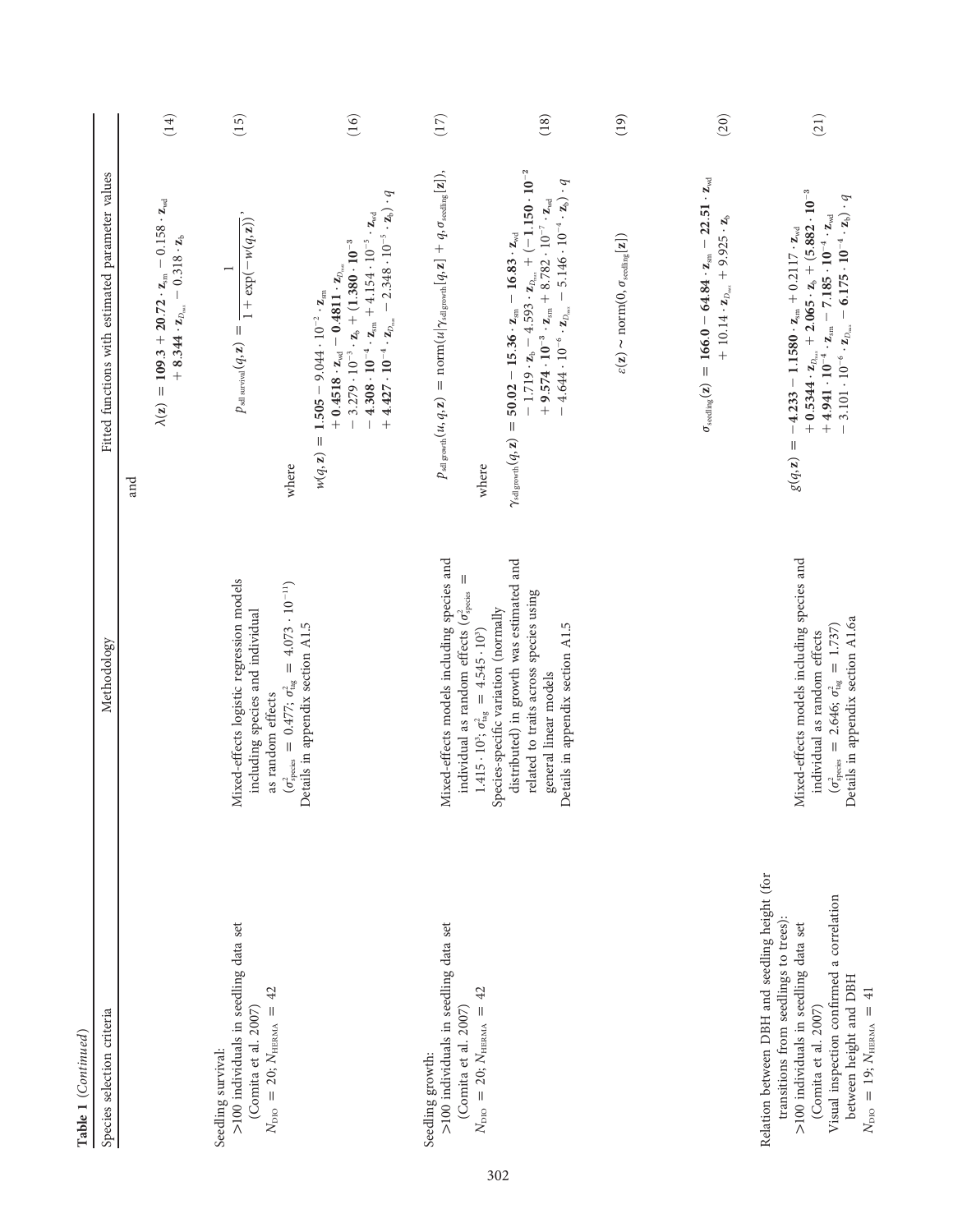|                                                                                                                                                         | (22)                                                                                                                                                                                          | (23)                                                                                                                                                                                                                                                                                                                                                                                 | (24)                                                                                                                                                         | (25)                                                                                                                                                                                                                                                                                                                                                                                                                    | (26)                                                                                | (27)                                                                                                                                                                      |                                                                                                                                                                                                                                                                                                                                                                                                                                                                                                                                                                                                                                                                                                                                                                                                                               |
|---------------------------------------------------------------------------------------------------------------------------------------------------------|-----------------------------------------------------------------------------------------------------------------------------------------------------------------------------------------------|--------------------------------------------------------------------------------------------------------------------------------------------------------------------------------------------------------------------------------------------------------------------------------------------------------------------------------------------------------------------------------------|--------------------------------------------------------------------------------------------------------------------------------------------------------------|-------------------------------------------------------------------------------------------------------------------------------------------------------------------------------------------------------------------------------------------------------------------------------------------------------------------------------------------------------------------------------------------------------------------------|-------------------------------------------------------------------------------------|---------------------------------------------------------------------------------------------------------------------------------------------------------------------------|-------------------------------------------------------------------------------------------------------------------------------------------------------------------------------------------------------------------------------------------------------------------------------------------------------------------------------------------------------------------------------------------------------------------------------------------------------------------------------------------------------------------------------------------------------------------------------------------------------------------------------------------------------------------------------------------------------------------------------------------------------------------------------------------------------------------------------|
| DBH = 10), $C_{\text{seeding}}$ is defined as $g(q, z) = 10$<br>the height at which a seedling becomes tree;<br>The upper bound on seedling size (i.e., | $\frac{1}{\sqrt{2}}$<br>$p_{\text{tree} \text{ survival}}(x, z) = \left  \frac{1}{1 + \exp(-p(x, z))} \right $<br>where                                                                       | $-0.2146 \cdot \frac{1}{L_{D_{\min}}}-5.958 \cdot 10^{-2} \cdot \frac{1}{L_0} + (-4.830 \cdot 10^{-3} - 1.179 \cdot 10^{-3} \cdot \frac{1}{L_{\min}} - 9.437 \cdot 10^{-4} \cdot \frac{1}{L_{\text{vol}}}}$<br>$+ 5.302 \cdot 10^{-3} \cdot z_{D_{\rm max}} + 1.160 \cdot 10^{-3} \cdot z_{\rm b}) \cdot x$<br>$p(x, z) = 2.067 + 0.4420 \cdot z_{\rm sm} + 0.4925 \cdot z_{\rm wd}$ | $p_{\text{tree growth}}(y,x,\mathbf{z})\,=\, \text{norm}(y \gamma_{\text{tree growth}}[x,\mathbf{z}]\,+\, \text{log}(x), \sigma_{\text{tree}}[\mathbf{z}]),$ | $- 1.096 \cdot z_{D_{\text{max}}} + 2.852 \cdot 10^{-2} \cdot z_{h} + (5.683 \cdot 10^{-2} + 6.862 \cdot 10^{-3} \cdot z_{\text{max}} + 2.216 \cdot 10^{-5} \cdot z_{\text{real}}$<br>$+ 4.018 \cdot 10^{-1} \cdot z_{D_{max}} + 7.971 \cdot 10^{-3} \cdot z_b) \cdot \log(x)$<br>$\gamma_{\rm tree\, growth}(x,\mathbf{z})\,=\,0.6893\,-\,0.153\,\cdot\mathbf{z}_{\rm sm}\,-\,0.3125\cdot\mathbf{z}_{\rm wd}$<br>where | $\varepsilon(\mathbf{z}) \sim \mathrm{norm}(0, \sigma_{\mathrm{tree}}[\mathbf{z}])$ | $+ 0.3534 \cdot z_{D_{\text{max}}} + 4.356 \cdot 10^{-2} \cdot z_b$<br>$\sigma_{\rm tree}({\bf z})\ =\ 1.140\ -0.115\cdot {\bf z}_{\rm sm}\ -0.239\cdot {\bf z}_{\rm wd}$ | breeding system (hermaphrodite [0] or dioecious [1]), and $q_{\rm pop\,fanh}$ = proportion females (ranging between 0 and 1 for dioecious species and equal to 1 for hermaphrodite species). $q$ and $u$ are seedling height (mm) at<br>and time $t + 1$ , respectively; x and y are tree diameter breast height (DBH; mm) at time t and time $t + 1$ , respectively. N <sub>p10</sub> and N <sub>HBMM</sub> are the number of dioecious and hermaphrodite species included for each vital rat<br>analysis, respectively, o <sub>pecia</sub> and o <sub>ne</sub> are estimated random effects for species and individuals, respectively. Estimated parameters shown in the fitted functions are weighted averages based on Akaike information criter<br>$=$ normalized (log-transformed) maximum diameter, $\mathbf{z}_b$ $=$ |
|                                                                                                                                                         | Mixed-effects logistic regression models<br>including species and individual as<br>$= 0.4471;$<br>random effects ( $\sigma^2_{\text{species}}$<br>$\sigma_{\rm tag}^2 = 2.467 \cdot 10^{-35}$ | Oetails in appendix section A1.7                                                                                                                                                                                                                                                                                                                                                     | Mixed-effects models including species and<br>II<br>individual as random effects ( $\sigma_{\rm species}^2$                                                  | distributed) in growth was estimated and<br>related to traits across species using<br>Species-specific variation (normally<br>betails in appendix section A1.7<br>$0.1901; \sigma^2_{\text{tag}} = 0.2567$<br>general linear models                                                                                                                                                                                     |                                                                                     |                                                                                                                                                                           | $\mathbf{z}_{\rm sm} =$ normalized (log-transformed) seed mass, $\mathbf{z}_{\rm wd} =$ normalized wood density, $\mathbf{z}_{\rm O_{max}}$                                                                                                                                                                                                                                                                                                                                                                                                                                                                                                                                                                                                                                                                                   |
| Tree survival:                                                                                                                                          | >100 individuals in tree data set<br>$N_{\text{DIO}} = 34; N_{\text{HERMA}} = 71$                                                                                                             |                                                                                                                                                                                                                                                                                                                                                                                      | Excluding stems marked as "resprout,"<br>>100 individuals in tree data set<br>Tree growth:                                                                   | "buttressed," "dead," "leaning," and "broken<br>Excluding growth measurements >4 SDs<br>$\overline{2}$<br>$N_{\text{DIO}} = 34; N_{\text{HERMA}} =$<br>from mean growth<br>above 1.3 $\mathrm{m}^{\mathrm{s}}$                                                                                                                                                                                                          |                                                                                     |                                                                                                                                                                           | values. Coefficients whose values are significantly different from $0$ ( $P < 0.05$ ) are shown in boldface type.<br>Note: z is the array containing trait values, which includes the vectors                                                                                                                                                                                                                                                                                                                                                                                                                                                                                                                                                                                                                                 |

303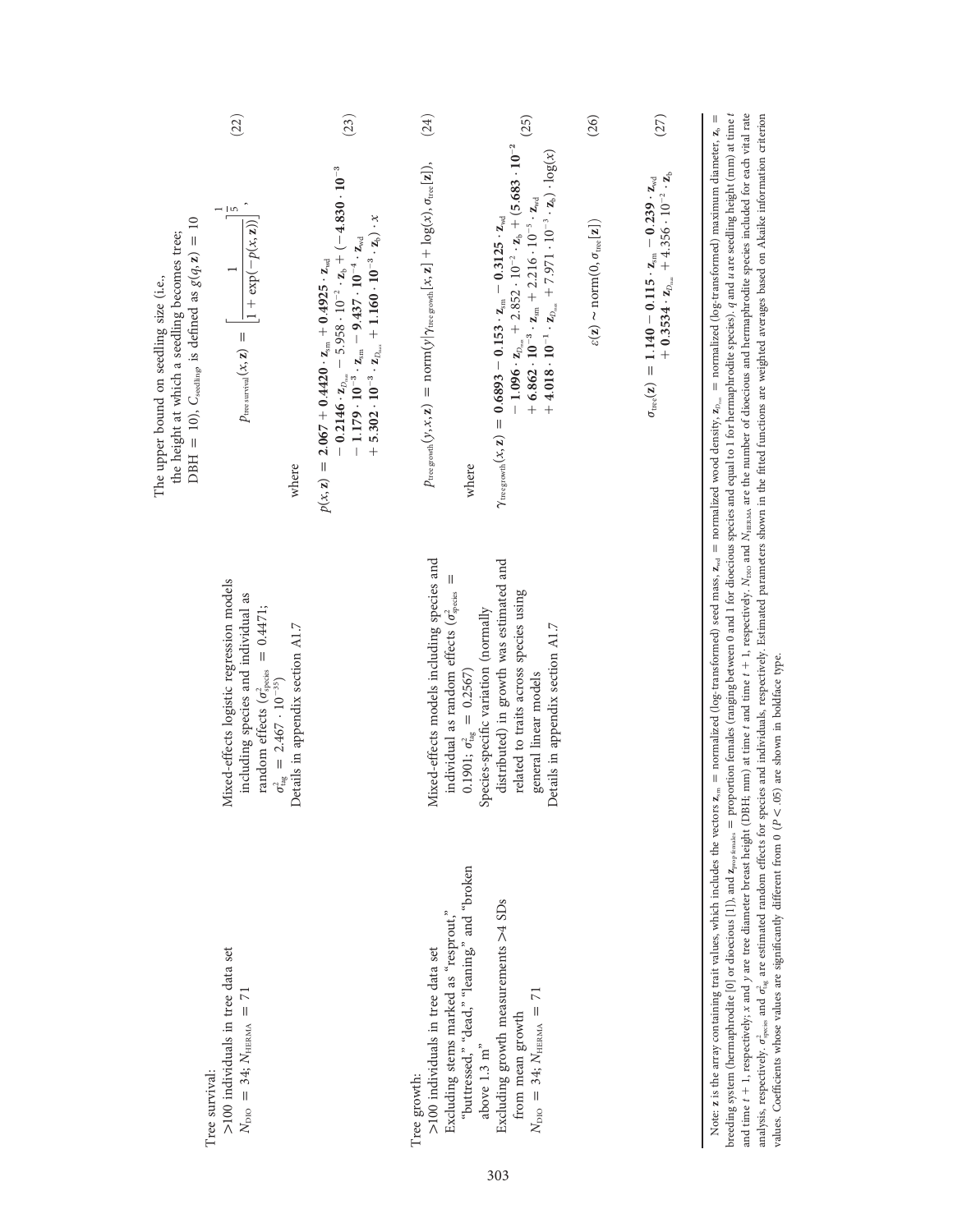the estimation of effect sizes, especially in cases where multiple variables influence the response variable (Grueber et al. 2011). Our normalized traits were only weakly correlated  $(r_{\text{SM,WD}}^2 = 0.026; r_{\text{SM,D}_{\text{max}}}^2 = 0.021; r_{\text{WD,D}_{\text{max}}}^2 = 0.0019)$ , and the statistical approach was also vigorously tested by Visser et al. (2016a), who, using the same vital rates and trait data, found no issues with nonlinearity, heteroscedasticity, nature of the random effect structure, and lack of random slopes issues that can potentially impact effect sizes and robustness of conclusions. Parameters were averaged over all models, using the zero method. This means that when a variable is not in a model, the parameter is assigned the value 0. This is a conservative approach, leading to lower effect sizes (Burnham and Anderson 2002). Standard errors were calculated for all parameters of the weighted model, following Buckland et al. (1997). Analyses were performed with the lme4 package in R (Bates et al. 2013; R Core Team 2016).

The following three trait-dependent functions involved parameters calculated at the population level for each species: seed production  $(f_{\text{seeds}})$ , seedling establishment (pestablishment), and the shape and scale parameters of initial seedling size distributions ( $f_{\text{dist}}$ ; detailed methods are provided in app. secs. A1.1–A1.3; estimates for  $f_{\text{seeds}}$  and pestablishment are provided in suppl. secs. S2 and S3, respectively). For each of these species-level parameters, we used generalized linear models to fit all 16 possible models involving additive combinations of traits, with the most complex model being

species value 
$$
\sim
$$
 *B* + SM + WD + *D*<sub>max</sub>. (7)

The six remaining trait-dependent functions involve parameters calculated at the individual level using all species simultaneously: reproductive status  $(p_{\text{repr}})$ , seedling survival  $(p_{sdl\,survival})$ , seedling growth  $(p_{sdl\,growth})$ , tree survival  $(p_{tree\,survival})$ , tree growth ( $p_{\text{tree growth}}$ ), and the relation between seedling DBH and height  $(g)$ . For these functions, we included effects of individual size (seedling height or tree DBH), species traits, and interactions between size and traits (details in app. secs. A1.4–A1.7). We log transformed initial sizes in tree growth models. We used linear mixed-effects models with species and individual as random effects to fit models for all 82 possible combinations of traits and trait-size interactions, with the most complex model being

individual value 
$$
\sim
$$
 size  $\cdot$  *B* + size  $\cdot$  SM + size  $\cdot$  WD + size  $\cdot$  *D*<sub>max</sub>.  
(8)

We additionally tested how well our model-averaged traitbased models captured interspecific variation by comparing trait-based model results with species-specific fits for each species individually and calculating  $R<sup>2</sup>$  values across species (suppl. sec. S4). We also tested whether the trait-based modelaveraging approach was capable of capturing the wellknown growth-survival trade-off (Wright et al. 2010; suppl. sec. S5).

To test whether sex affected tree growth and whether sex ratios changed with size, we also fitted species-specific vital rate models for eight dioecious species for which we collected new data on individual reproduction status (see below). Tree growth was fitted as a linear model as a function of log-transformed DBH, with sex as a factor influencing both slope and intercept. We tested for size dependency in sex ratios using logistic regressions of sex as a function of DBH. Finally, we fitted the probability of reproduction as a function of tree size (DBH) using logistic regression for each focal dioecious species.

#### Study Site and Species

Demographic data were collected in a moist tropical forest in the 50-ha forest dynamics plot (FDP) on BCI. BCI is a 1,562-ha island in central Panama. Annual rainfall averages 2,600 mm, and there is a pronounced dry season between January and April (Leigh 1999). More information on BCI and associated data sets can be found in Croat (1978), Condit et al. (1999), and Leigh (1999).

#### Tree, Seed, and Seedling Censuses

All free-standing woody stems (hereafter, "trees") larger than 1 cm in DBH (measured at 1.3 m in height) were measured, tagged, mapped, and identified to species (in 1980– 1982, 1985–2010 at 5-year intervals; Condit 1998). Data are deposited in the Smithsonian DSpace Repository: http:// dx.doi.org/10.5479/data.bci.20130603 (Condit et al. 2012). We excluded data from the first two censuses in analyses of tree growth and survival due to small but important differences in measurement methods (Condit 1998).

Fruit and seeds were identified to species in weekly censuses of two hundred  $0.5 \text{--} m^2$  seed traps starting in January 1987 (details in Wright et al. 2005b). Fifty additional seed traps were established in newly formed canopy gaps between 2002 and 2004 (Puerta-Piñero et al. 2013). We use seed data from all 250 traps and inverse modeling (details in app. sec. A1.1) to estimate seed production for 2008 through 2012, which corresponds to our reproductive tree censuses (see "Reproductive Status Censuses"). Seed data are deposited in the Smithsonian DSpace Repository: http://dx .doi.org/10.5479/10088/29572 (Wright and Calderón 2016).

Seedlings and new recruits were tagged and identified to species in annual censuses of six hundred 1-m<sup>2</sup> plots starting in 1994 (details in Wright et al. 2005b). Our recruit size distributions and seed-to-seedling establishment probabilities are based on seedling recruits from 1995 through 2011 (Wright and Hernández 2016) and seed production for corresponding fruiting years (after accounting for speciesspecific germination delays; Wright et al. 2015b).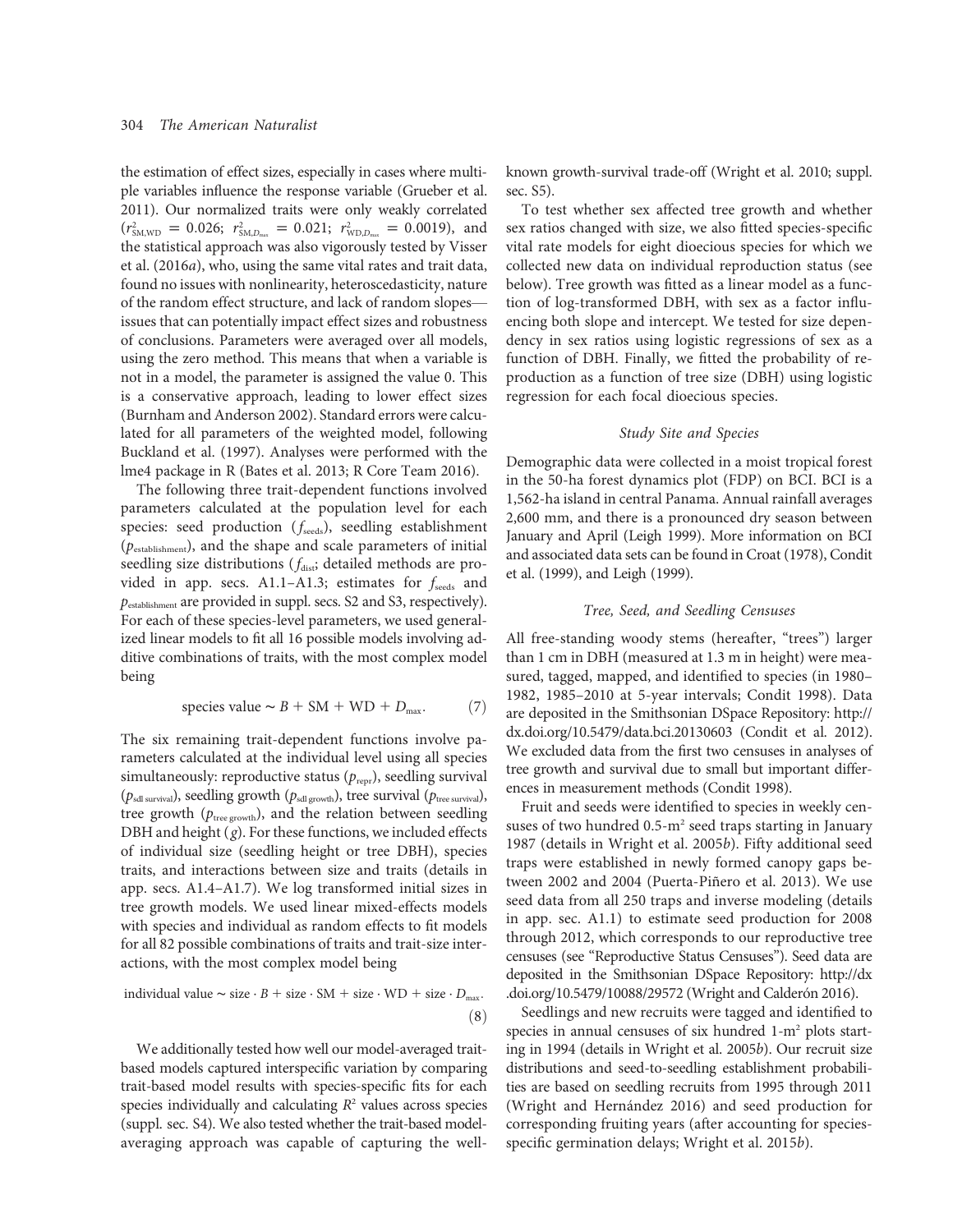All free-standing woody plants  $\geq$ 20 cm tall and <1 cm in DBH were tagged, measured for height, and identified to species in annual censuses of twenty thousand 1-m<sup>2</sup> seedling plots starting in 2001 (details in Comita et al. 2007; Visser et al. 2016a). Data are deposited in the Dryad Digital Repository: http://dx.doi.org/10.5061/dryad.fm654 (Visser et al. 2016b). We estimated seedling survival and growth and the allometric relationship between seedling height and DBH using the 2001, 2002, 2003, and 2004 censuses. In 2002, the status (alive or dead) of previously tagged seedlings was recorded, but height was measured only for newly recruited seedlings.

#### Reproductive Status Censuses

We combined three censuses of the reproductive status of individual trees. Data are available in the Smithsonian DSpace Repository: http://dx.doi.org/10.5479/si.data.2015 11251100 (Wright et al. 2015a). Between January 1995 and January 1996, we censused all individuals of 15 species in the FDP and subsampled 16 species (Wright et al. 2005a). Between April 2011 and January 2013, we subsampled 73 additional species. Between March and June 2012, we censused all individuals of eight dioecious species (Alchornea costaricensis, Triplaris cumingiana, Virola sebifera, Pouteria reticulata, Protium tenuifolium, Cecropia insignis, Cecropia obtusofolia, and Simarouba amara). For species that were subsampled, trees were initially selected randomly from among those larger than estimated reproductive DBH thresholds and visited while flowering or fruiting. If trees of the estimated threshold size were reproductive, the minimum DBH threshold was lowered further. Reproductive status was evaluated from the ground, using binoculars where necessary, and was scored on a 5-point scale (details in Wright et al. 2005a). For dioecious species, sex expression was determined by viewing flowers in the crown using binoculars or examining abscised flowers on the ground. Flowering trees for which sex could not be determined were revisited during the fruiting season.

# Evaluating the Population-Level Effects of Dioecy

We used the composite IPM to quantify the effects of dioecy on intrinsic population growth rates,  $r (\ln(\lambda))$ . We calculated  $r$  for a hermaphroditic species with average trait values (normalized SM, WD, and  $D_{\text{max}}$  set to 0) and compared it to  $r$  for a dioecious species with the same trait values assuming  $p_{\text{female}} = 0.5$  (incorporating dioecy effects on all vital rates; table 1). The difference between these two intrinsic growth rates  $(\Delta r)$  measures the net demographic effect of dioecy at average trait values. (For similar life cycle analyses, see Metcalf and Pavard 2007 and Visser et al. 2011.) For both breeding systems and for average trait values, we

calculated the proportional sensitivity (elasticity) of these population growth rates to small perturbations in the stageand size-dependent vital rate functions using standard methods (de Kroon et al. 1986; Easterling et al. 2000). We also calculated per capita population growth rates for every trait combination observed among the BCI tree species included in our analyses and compared population growth rates between dioecious species and hermaphrodites.

We further used the composite IPM to separate the contributions of dioecy effects associated with different vital rates. To isolate the costs of having male individuals that do not produce seeds from any other differences in vital rates associated with dioecy, we calculated  $r$  for a species with  $p_{\text{female}} = 0.5$  and all other vital rates equal to mean values observed for hermaphrodites. The change in intrinsic growth rate ( $\Delta r$ ) relative to a species with  $p_{\text{female}} =$ 1 measures the demographic cost of simply halving the proportion of seed-producing individuals. To further explore how the demographic cost of males depends on sex ratio, we calculated  $\Delta r$  with  $p_{\text{female}}$  equal to the observed sex ratios of the eight focal dioecious species (table 2). Note that here we assume that a change in sex ratio does not change pollination dynamics, which may be frequency dependent.

We then used the breeding system coefficients shown in table 1 to change the value of one vital rate at a time, keeping all other rates at the hermaphroditic level, to the value observed for dioecious species with average trait values and recalculated  $\Delta r$  relative to a hermaphroditic species with the same trait values. The difference between these two intrinsic growth rates quantifies the demographic impact (cost or benefit) of dioecy on this vital rate alone at average trait values.

We evaluated the robustness of these cost-benefit analyses given uncertainty in breeding system coefficients (intercept and, where relevant, slope). For each vital rate separately, we varied predictions up to 1 SD away from their mean, constructed a new IPM, and recalculated  $\Delta r$ . To quantify uncertainty in the net effect, we sampled breeding system effects in all vital rates simultaneously. Coefficients were sampled from normal distributions with means and standard deviations estimated from model fits.We performed 100 resamples to calculate standard deviations for  $\Delta r$ .

To evaluate the extent to which costs and benefits of dioecy vary with trait values, we repeated the cost-benefit analysis for trait values up to 1 SD away from the mean for each trait separately. Finally, we calculated the sensitivity of  $r$  for changes in SM, WD, and  $D_{\text{max}}$  (details in suppl. sec. S6).

#### Results

For each vital rate, the average model is given in table 1, and the five best-performing models (based on AIC), weighted coefficients, standard errors, and random effects variances are given in supplement section S7. Note that model aver-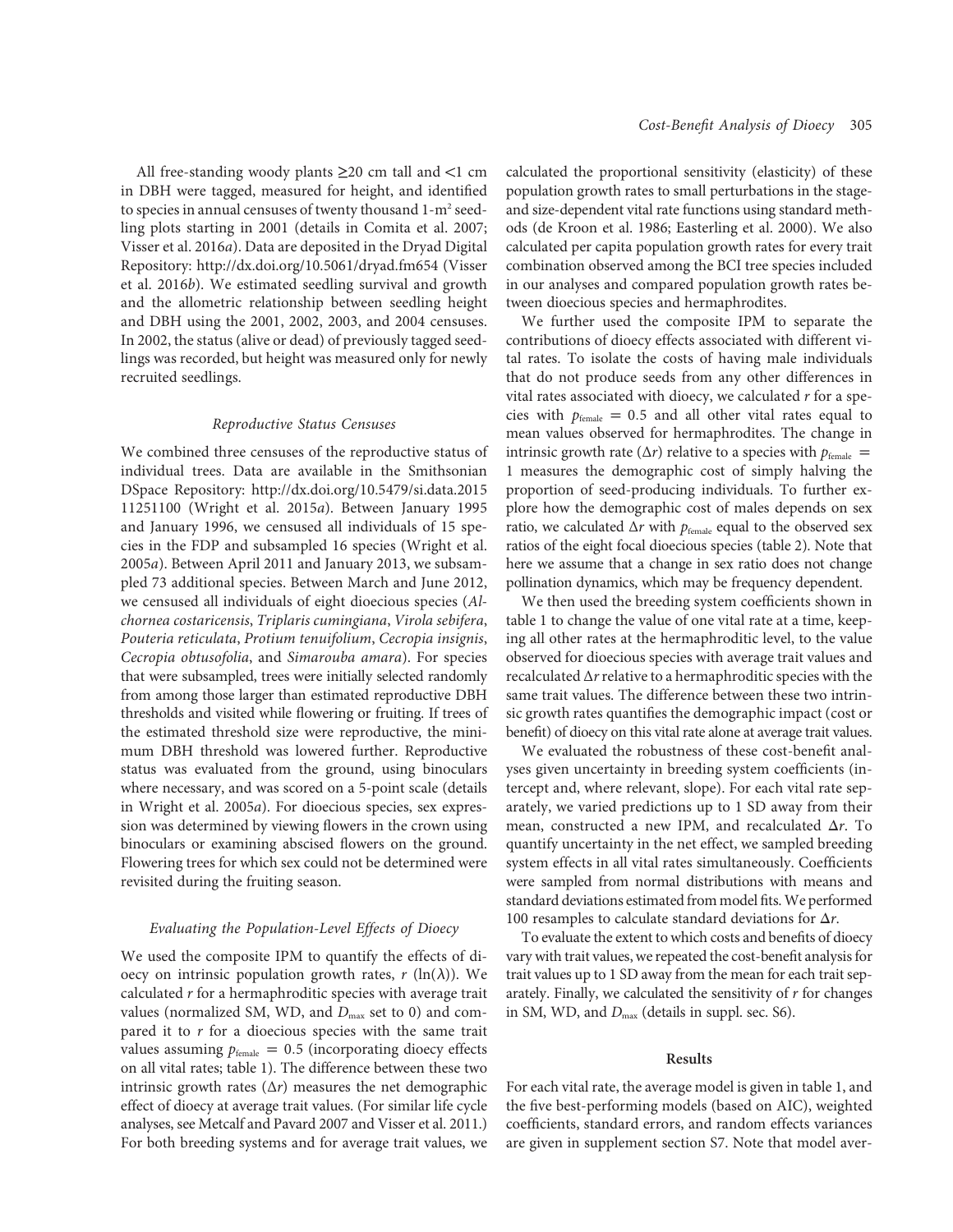# 306 The American Naturalist

| Species                 | Minimum<br>$DBH$ (mm) | No.<br>females | No.<br>males | No.<br>sterile<br>trees | Proportion<br>female | Reproduction<br>intercept         | Reproduction<br>slope |
|-------------------------|-----------------------|----------------|--------------|-------------------------|----------------------|-----------------------------------|-----------------------|
| Alchornea costaricensis | 67                    | 47             | 36           | 59                      | $.57$ $(.47-.67)$    | $-3.12 \pm .619$                  | $.013 \pm .0025$      |
| Cecropia insignis       | 11                    | 102            | 118          | 97                      | $.46$ $(.40-.53)$    | $-2.009 \pm .368$                 | $.021 \pm .0030$      |
| Cecropia obtusifolia    | 10                    | 47             | 64           | 25                      | $.42(.34-.52)$       | $.852 \pm .404$                   | $.008 \pm .0035$      |
| Simarouba amara         | 100                   | 31             | 32           | 71                      | $.49$ $(.37-.61)$    | $-5.963 \pm 1.023$                | $.019 \pm .0035$      |
| Pouteria reticulata     | 100                   | 38             | 56           | 107                     |                      | .40 $(.31-.51)$ -3.918 $\pm$ .566 | $.012 \pm .0019$      |
| Protium tenuifolium     | 67                    | 97             | 121          | 348                     |                      | .44 $(.38-.51)$ -3.601 $\pm$ .290 | $.019 \pm .0017$      |
| Triplaris cumingiana    | 60                    | 46             | 34           | 51                      |                      | $.58(.47 - .68) -2.274 \pm .573$  | $.017 \pm .0036$      |
| Virola sebifera         | 67                    | 58             | 116          | 244                     | $.33$ $(.27-.41)$    | $-4.271 \pm .449$                 | $.019 \pm .0021$      |

Table 2: Numbers of observed males and females of eight dioecious species for which sex information was collected

Note: All individuals in the 50-ha plot larger than the listed species-specific minimum diameter breast height (DBH) thresholds were visited. The proportion female is given with binomial confidence intervals. Logistic regressions were used to estimate the relation between DBH and species-specific reproductive probability (combining males and females). Estimated coefficients  $(\pm 1 \text{ SE})$  are given; larger trees are significantly more likely to be reproductive in all species.

aging was done over all included models and that parameter values that are given below are weighted parameters over all models.

# Sex Ratios and Reproductive Probability

The proportion of female individuals averaged 0.46 among the eight dioecious species with sex expression data (table 2). Triplaris cumingiana had the strongest female bias (0.57), and Virola sebifera had the strongest male bias (0.33). We found no consistent pattern of size dependency of sex ratios, with three species showing a negative relationship between DBH and proportion females and one species showing a positive relationship (suppl. sec. S8). Reproductive probability increased significantly with DBH for all eight species (table 2).

The trait-based probability of reproduction ( $p_{\text{repr}}(x, z)$ ) was unaffected by breeding system (fig. 2a). The best model did not include breeding system, and the total weight of models including breeding system was 0.32. The average model predicted a difference of just 1 mm in the DBH at which reproductive probability reached 50% for hermaphroditic and dioecious species, and the narrow confidence intervals for relevant parameters included 0 (see fig. 2a, eq. [8] in table 1, and table S7.2; supplemental tables are available online). Observed species-specific values were well predicted by the average model (fig. S4.1; supplemental figures are available online;  $R^2 = 0.49$  using only fixed effects).

#### Seed Production and Dispersal

Seed production ( $f_{\text{seeds}}(x, z)$ ) was significantly larger for dioecious than hermaphroditic species, supporting the first hypothesis for compensatory benefits of dioecy (figs. 2b, 3a). The summed weight of all models including breeding system was 0.75, and dioecious species had higher seed production in the average model (effect DIO:  $0.67 \pm 0.26$  SE; eq. [10] in table 1; table S7.4). The estimated effect in the average model implies that female individuals of dioecious species produce 95% more seeds per unit of reproductive basal area than hermaphrodites when controlling for seed mass and other species traits (calculated as  $e^{0.67}$ ; see eqq. [9], [10] in table 1). The average model included a strong negative effect of seed mass ( $-1.47 \pm 0.12$  SE), a weak negative effect of  $D_{\text{max}}$  (-0.649  $\pm$  0.20 SE), and a weaker (insignificant) positive effect of WD (0.075  $\pm$  0.075 SE) on seed production. Species-level variation was well explained by the average model ( $R<sup>2</sup> = 0.77$ ; fig. 3a). There were no consistent differences in seed dispersal distances between hermaphrodite and dioecious species (suppl. sec. S2).

#### Seedling Establishment, Growth, and Survival

For seedling establishment ( $p_{\text{establishment}}(z)$ ), the total weight of models including breeding system was 0.38, and the full average model explained species-level variation relatively well ( $R^2 = 0.62$ ; fig. 3b). The estimated seed-to-seedling transition probability was 3.73% for hermaphroditic species and 3.27% for dioecious species at average trait values (eq. [11] in table 1; table S7.10), thereby predicting 12% lower seedling establishment in dioecious than in hermaphroditic species (calculated as  $1 - 3.27/3.73$ ). However, the confidence interval for the dioecy effect included 0 (effect DIO:  $-0.13 \pm 0.12$  SE).

For seedling growth  $(p_{sd|growth}(q, u, z))$ , the total weight of models including breeding system was 0.92. Both uncertainty (fig. 2d) and variation in species and individual random effects were large (tables 1, S7.12). The average model (using fixed effects only) predicted greater seedling growth rates for hermaphroditic than dioecious species over all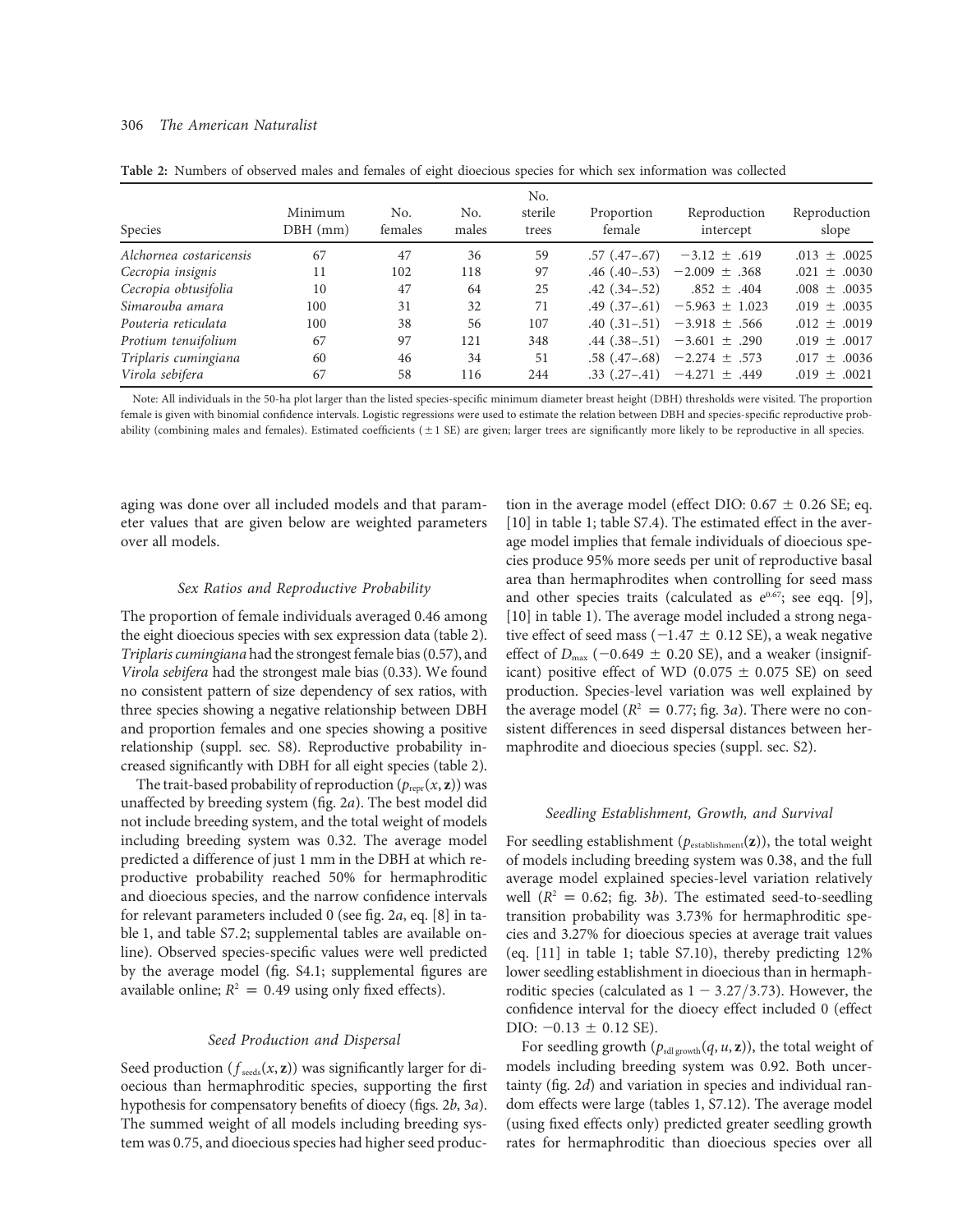

Figure 2: Comparisons of estimated size-dependent vital rates between hypothetical hermaphroditic (dotted line) and dioecious (solid line) tree species having identical community average values of seed mass (SM), wood density (WD), and maximum size  $(D_{\text{max}})$ , with uncertainty in the dioecy effect (gray shading shows  $\pm 1$  SD), as calculated from the trait-dependent models fitted to combined data for many tropical tree species (table 1). In a, b, e, and f, sizes range between diameter breast height (DBH) of 10 and 158 mm, the maximum DBH for an average species ( $D_{\text{max}}$  set to 0).  $C_{\text{seeding}}$  equals 2,420 mm in height for an average species and is the seedling height at which a seedling is predicted to have a DBH of 10 mm and enter the tree stage.

seedling sizes (fig. 2d), although the wide confidence intervals for the dioecy effect include 0 (effect DIO:  $-1.72 \pm$ 8:26 SE). Only a small proportion of observed interspecific variation was explained by the average model (fig. S4.3,  $R^2 = 0.08$  using only fixed effects).

For seedling survival ( $p_{sdl\,survival}(q, z)$ ), the total weight of models including breeding system was 0.38. The average model (using fixed effects only) predicted very similar seedling survival for hermaphroditic and dioecious species, and the narrow confidence intervals for the dioecy effect included 0 (see fig. 2c; table S7.14). The average model predicted observed species-level values reasonably well (fig. S4.2;  $R^2 =$ 0:29 using only fixed effects).

#### Tree Growth and Survival

For tree growth ( $p_{\text{tree growth}}(y, x, z)$ ), the total weight of models including breeding system was 0.50. The average model (using fixed effects only) predicted observed species-level values well (fig. S4.5;  $R^2 = 0.53$ ). The average model predicted greater tree growth rates for dioecious than hermaphroditic species (effect DIO:  $0.0285 \pm 0.030$  SE), with the absolute growth advantage associated with dioecy increasing with size (effect DIO  $\times$  log(size): 0.00797  $\pm$  0.00497 SE), but confidence intervals include 0 for both the additive effect of breeding system and the size  $\times$  breeding system interaction (fig.  $2f$ ). The average model predicts annual DBH growth rates at 100 mm DBH of 0.95 and 1.02 mm per year for hermaphroditic and dioecious species, respectively (eq. [25] in table 1; table S7.20).

For tree survival  $(p_{\text{tree survival}}(x, z))$ , the total weight of models including breeding system was 1.00. The average model (using fixed effects only) predicted observed specieslevel values reasonably well (fig. S4.4;  $R^2 = 0.29$ ). The average model predicted a decreased intercept for dioecious species (effect DIO:  $-0.0596 \pm 0.142$  SE) and an increased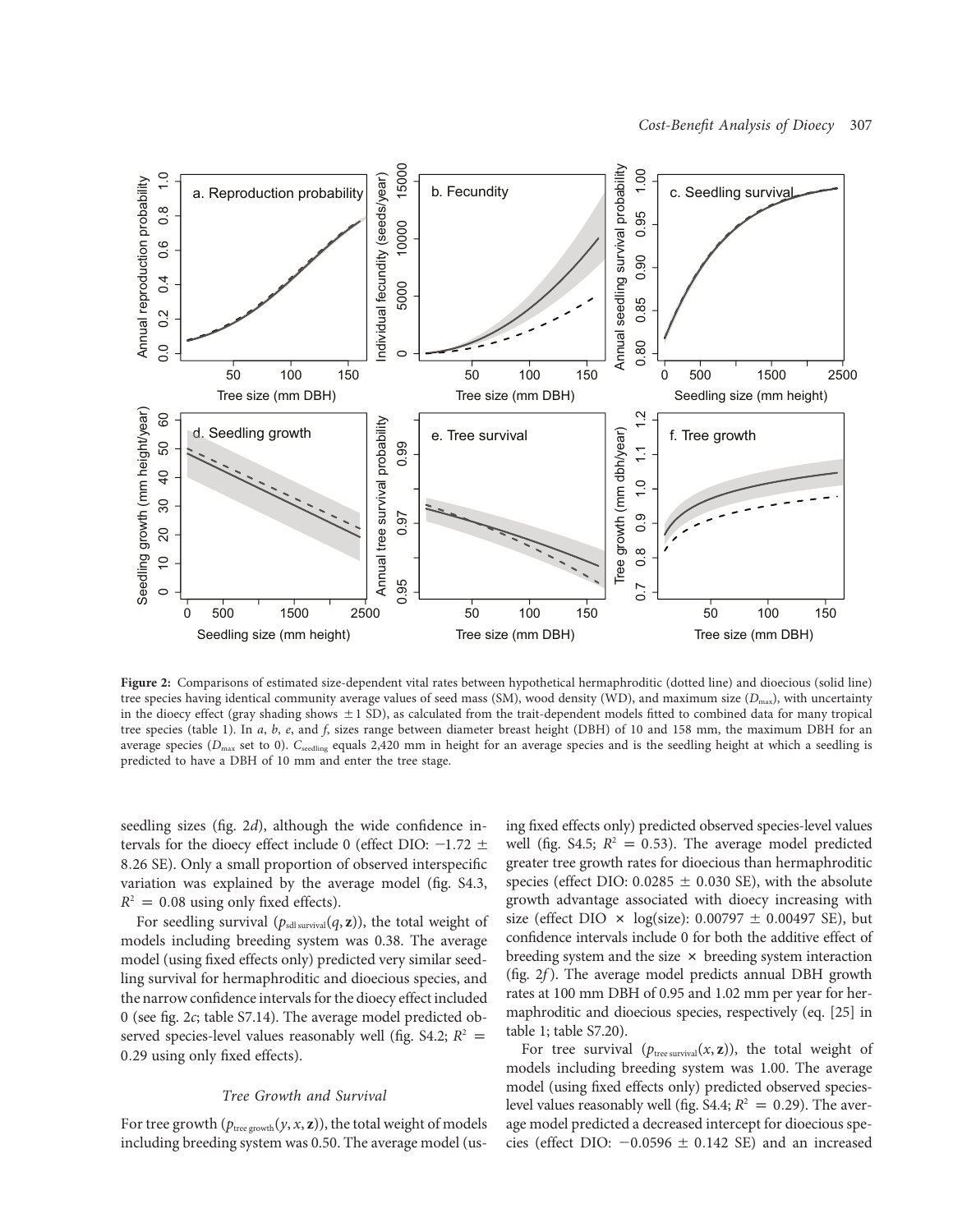

Figure 3: Species-specific estimated seed production  $(a)$  and seedling establishment probability  $(b)$  versus seed mass for dioecious (filled circles, solid lines) and hermaphroditic (open circles, dashed lines) tree species. Plotted fecundities are standardized to those estimated for a fully reproductive tree with a diameter breast height (DBH) of 200 mm. Lines represent the fitted average models including all traits for dioecious (solid line) and hermaphroditic (dashed line) species for average wood density and maximum size  $(D_{\text{max}})$ .

slope (effect DIO  $\times$  log(size): 0.00116  $\pm$  0.000140 SE); note that the confidence interval for the effect of dioecy on the intercept effect easily overlaps 0, while the narrow confidence interval on the slope does not come close to overlapping 0 (fig. 2e). This indicates that for species with average  $D_{\text{max}}$  trees do not reach the sizes at which dioecy provides a demographic benefit (fig. 2e). For average trait values, the model predicted annual survival probabilities at 100 mm DBH of 0.963 and 0.965 for hermaphroditic and dioecious species, respectively (eqq. [22], [23] in table 1; table S7.22). However, differences in estimated survival become more pronounced at larger sizes. When  $D_{\text{max}}$  is set at 1, predicted yearly survival probability of a tree with a DBH of 400 mm is 0.976 for a hermaphroditic species, while it is 0.984 for a dioecious species.

When we included the sex of individuals as a factor in species-specific growth models, we found no consistent patterns across species and individually significant effects in only two species: Alchornea costaricensis had a decreased slope in males, while Pouteria reticulata had an increased slope in males (suppl. sec. S9).

# Population-Level Effects of Dioecy

For average trait values, intrinsic growth rate  $r (\ln(\lambda))$ based on the composite IPM was 0.0176 per year for hermaphrodites, compared with 0.0179 per year for dioecious species with 50% males. Population growth rates  $\lambda$  were 1.0179 and 1.0180, respectively, suggesting annual increases of 1.78% for hermaphrodite and 1.80% for dioecious species. Elasticity values were largest for tree stages  $P_{tree}(y, x, z)$  (HERMA: 0.69; DIO: 0.66), intermediate for seedling stages  $P_{\text{seedling}}(u, q, z)$  and  $P_{\text{new tree}}(y, q, z)$  (HERMA: 0.31; DIO: 0.33), and very small for reproduction  $F(u, x, z)$ (HERMA: 0.01; DIO: 0.009). When constructing IPMs using combinations of trait values (WD, SM, and  $D_{\text{max}}$ , B) observed for real species occurring on BCI, 95% of the simulated intrinsic growth rates ranged between  $-0.029$  and 0.032 for hermaphrodites and between  $-0.0082$  and 0.022 for dioecious species, indicating fairly stable populations overall.

When the effects of dioecy on individual vital rates were evaluated at average trait values for SM, WD, and  $D_{\text{max}}$ , we found that the largest cost of dioecy was the presence of non-seed-producing individuals (males) in the population (fig. 4a; gray circles indicate effects for average trait values). All else equal, having 50% males decreased the intrinsic growth rate  $r$  by 0.00652, translating to a shift from a 1.78% annual increase to a 1.11% annual increase. Smaller costs were found when adding the dioecious-specific decrease in seedling establishment and seedling growth (decreasing r by 0.00125 and 0.00037, respectively). The largest benefit associated with dioecy was increased seed production in dioecious females compared with hermaphrodites,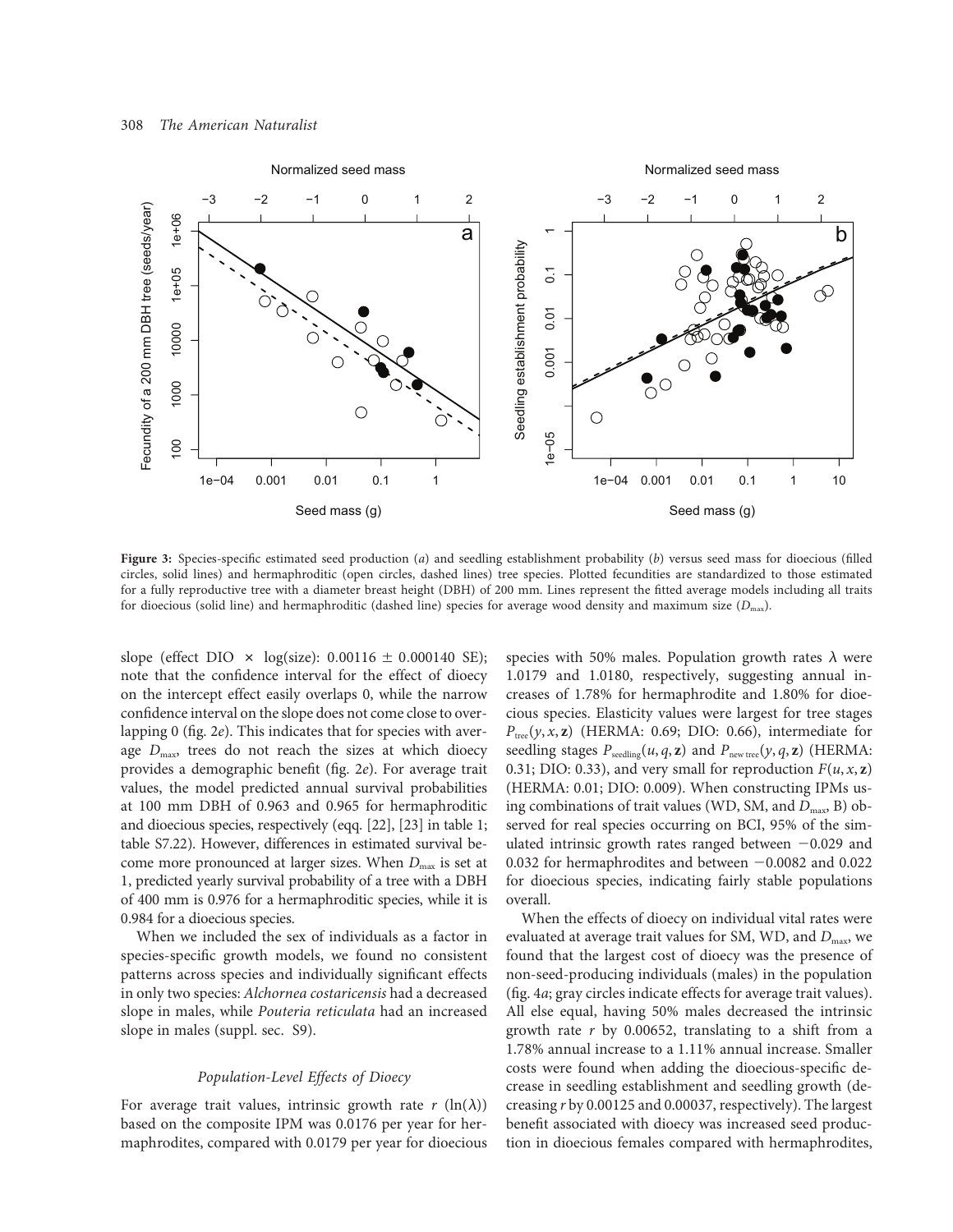

Figure 4: Estimated individual vital rate and total net effects of dioecy on population intrinsic growth rate  $(r = \ln(\lambda))$  in tropical trees on Barro Colorado Island, as calculated from the consequences for intrinsic growth of dioecy effects on a single vital rate (gray dots) are calculated as the difference from the baseline of the r of a hypothetical species having one vital rate replaced by a dioecious vital rate (both with average trait values), while estimated net effects (gray dot, bottom row) are calculated as the difference when all vital rates are those of a dioccious species with average trait values. The cost of males naturally varies with sex ratio; values shown (a, top) are for the species-specific sex ratios observed here (ranging between 0.33 and 0.57; table 2). The error bars differ between panels. In a, uncertainty in dioecy coefficients is propagated to uncertainty in effects at the population level (black bars show effects composite integrated projection model (table 1). The baseline point of comparison  $(\Delta r = 0)$  is the estimated intrinsic growth rate of a hermaphroditic species. In both panels, estimated under ±1 SD in the dioecy coefficients). In b, the trait dependence of effects of dioecy are estimated for each vital rate and are shown by recalculating the baseline and  $\Delta r$  using trait values Figure 4: Estimated individual vital rate and total net effects of dioecy on population intrinsic growth rate (r p ln(l)) in tropical trees on Barro Colorado Island, as calculated from the composite integrated projection model (table 1). The baseline point of comparison  $(\Delta r = 0)$  is the estimated intrinsic growth rate of a hermaphroditic species. In both panels, estimated consequences for intrinsic growth of dioecy effects on a single vital rate (gray dots) are calculated as the difference from the baseline of the r of a hypothetical species having one vital rate replaced by a dioecious vital rate (both with average trait values), while estimated net effects (gray dot, bottom row) are calculated as the difference when all vital rates are those of a dioecious species with average trait values. The cost of males naturally varies with sex ratio; values shown (a, top) are for the species-specific sex ratios observed here (ranging between 0.33 and 0.57; table 2). The error bars differ between panels. In a, uncertainty in dioecy coefficients is propagated to uncertainty in effects at the population level (black bars show effects under  $\pm$  1 SD in the dioecy coefficients). In b, the trait dependence of effects of dioecy are estimated for each vital rate and are shown by recalculating the baseline and  $\Delta r$  using trait values plus (or minus) 1 SD away from their mean (blue = maximum size  $[D_{\text{max}}]$ , red = seed mass [SM], green = wood density [WD]). plus (or minus) 1 SD away from their mean (blue = maximum size  $[D_{\text{max}}]$ , red = seed mass [SM], green = wood density [WD]).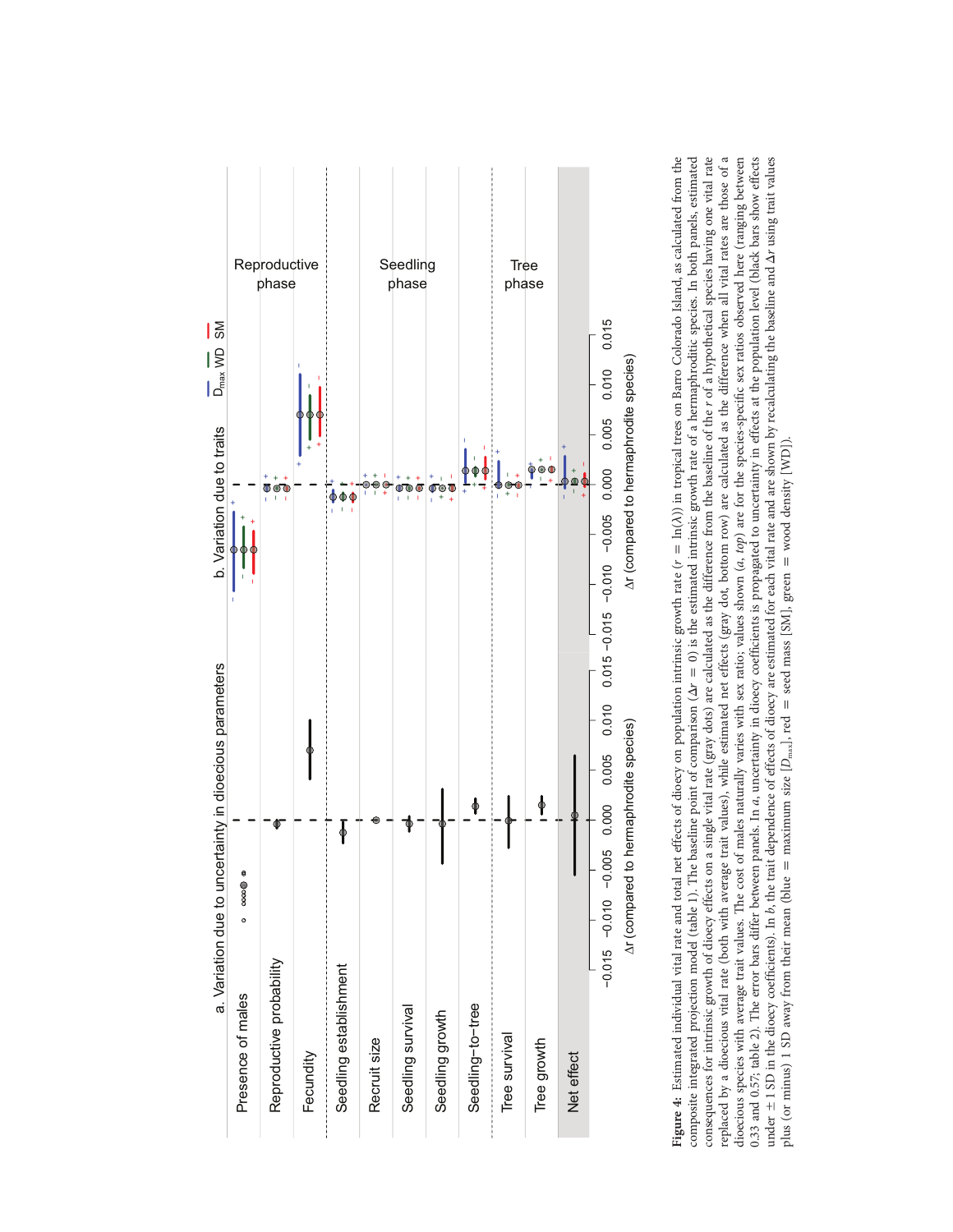resulting in an increase of 0.00699 in r. The second largest benefit associated with dioecy concerned tree growth, resulting in an increase of  $0.00151$  in  $r$ . Total estimated benefits compensate for total estimated costs in the model parameterized for dioecious species with a sex ratio of 50% (total  $\Delta r = 0.0000321$ , which represents a shift from  $+1.78\%$  to  $+1.80\%$  annual population growth). Sex ratio had the predictable effect of inflating costs with increasing male bias; for observed sex ratios,  $\Delta r$  ranged between  $-0.00526$  (57% females) and  $-0.010$  (33% females; gray dots in upper row in fig. 4a).

When integrating uncertainty in breeding system effects in the IPMs, we found that many effects on the population growth rate included 0 within 1 SD (fig. 4a). Indeed, the sole effects that were significantly different from 0 were the presence of males and the enhanced seed production in females. When incorporating uncertainty in dioecious parameters across all vital rates, the net effect on a population level included 0 within 1 SD (bottom row in fig. 4a).

The estimated effects of dioecy on population growth rates differed systematically with functional traits in many cases (fig. 4b; suppl. sec. S6). The overall effects of dioecy varied most strongly with maximum adult stature  $(D_{\text{max}})$ . Larger stature was associated with lower costs for having males, lower benefits in seed production, higher benefits in tree survival, lower benefits in seedling transition, and more positive overall net effects. Individual demographic costs and benefits also varied to a lesser degree with seed mass (SM) and wood density (WD), but net effects were little affected. Higher values of SM and WD were associated with lower costs for males and lower benefits in seed production.

### Discussion

Our study provides the most complete quantification to date of the various demographic costs and benefits of dioecy relative to hermaphroditism, based on 20 years of demographic data on the BCI tree community. Our evaluation with a composite IPM that accounted for the effects of three other key life-history traits suggested that, on average, the demographic benefits offset the costs when integrated over all life stages, as one might expect based on the continued persistence of dioecious species. We show that there are both benefits and costs at different life stages, with strikingly different elasticities. Benefits or costs at a single stage were not indicative of total population-level effects, illustrating the importance of full life cycle analyses. In our populationlevel analyses, the main cost associated with dioecy was the reduced number of seed-producing trees, and the largest benefit was the greater seed production of dioecious females. Our best estimates of dioecy effects suggest that dioecious species benefit from increased seed production (supporting hypothesis 1) and, to a lesser extent, tree growth and survival (supporting hypotheses 5 and 6) but do not benefit from increased seedling establishment, seedling growth, or seed survival (contrary to hypotheses 2–4). Interestingly, costs and benefits were estimated to vary considerably depending on other species traits, with large-statured species in particular estimated to have more positive net effects of dioecy (fig.  $4b$ ).

Despite the large data sets brought to bear here, there remained considerable uncertainty in all estimated effects of dioecy (figs. 2, 4a). We interpret this as reflecting not only the inherent noisiness of demographic data but also the fundamentally small size of the effects of dioecy on population growth rates in comparison with other factors. On both a population and a vital rate level, the demographic effects of breeding system were relatively small compared with the effects of SM, WD, and  $D_{\text{max}}$  (fig. S6.1 and coefficients in table 1). Moreover, a substantial proportion of vital rate variance was captured by the random effects for species (suppl. sec. S7), indicating an important role for other unmeasured traits and trait-environment interactions (see also Visser et al. 2016a). This is consistent with the idea that factors influencing reproduction should have a relatively small impact on long-lived organisms (Visser et al. 2011), an issue discussed further below.

#### Variation in Sex Ratios

For six of eight dioecious species, we observed more reproductive males than females, which is in accordance with the general finding of male-biased populations in dioecious tropical forest trees (Opler and Bawa 1978; Queenborough et al. 2007). However, this male bias was statistically significant in only one species, Virola sebifera (116 males; 58 females), which belongs to a genus and family (Myristicaceae) previously shown to contain male-biased species (Queenborough et al. 2007). Triplaris cumingiana was found to be female-biased (although not significantly), in accordance with studies of a congener, Triplaris americana (Bawa 1977; Melampy and Howe 1977). We found no consistent patterns in the size dependency of sex ratios across these eight species (suppl. sec. S8), in agreement with Queenborough et al. (2007).

# Seed Production

Dioecious species are hypothesized to produce more seeds per female than do hermaphroditic species because they do not invest in male flowers (Heilbuth et al. 2001; Barot and Gignoux 2004; Vamosi et al. 2008). Consistent with this hypotheses, females in gynodioecious species, which have both females and hermaphrodites (Bawa and Beach 1981), produce up to 70% more seeds than do hermaphrodites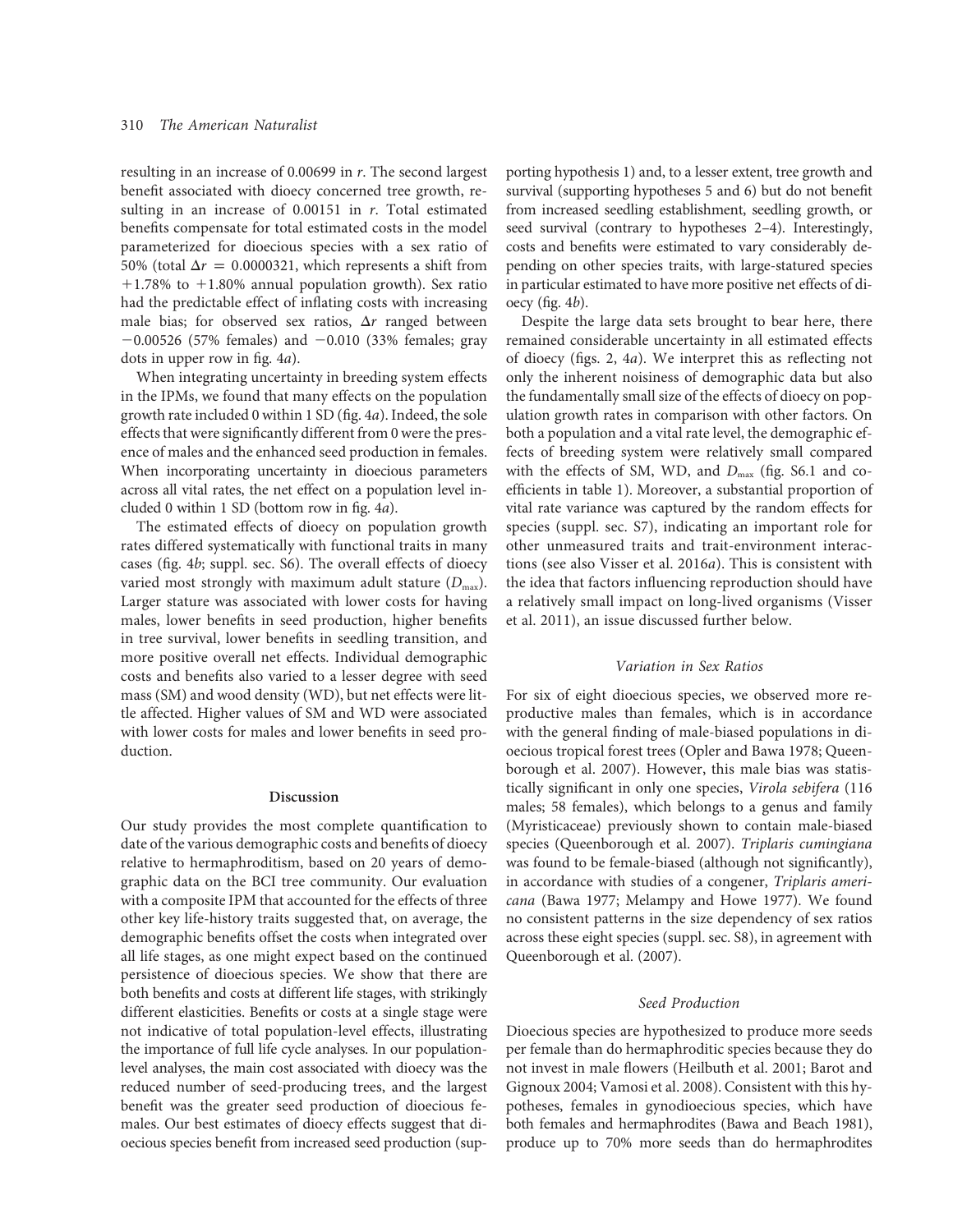(Ashman 1994, 1999; Asikainen and Mutikainen 2003; Spigler and Ashman 2012). However, evaluation of this hypothesis for purely dioecious species is more difficult. Ours is the first study to compare seed production of dioecious and hermaphroditicspecieswhilecorrectingfor thewell-known tradeoff between seed number and seed mass (Moles et al. 2004; Muller-Landau et al. 2008).

Our results suggest that dioecious species indeed benefit from higher seed production. Dioecious females produced on average 95% more seeds than did hermaphrodites, after controlling for seed size. On a population level, this increase is almost enough to fully compensate the loss of seeds due to the presence of males. Confidence intervals for this increased seed production were quite large, with 95% confidence intervals encompassing increases of 16% to 228%. Despite this uncertainty, increased seed production remained a confirmed benefit at the population level after integrating all effects and uncertainty (fig. 4a). Overall, our seed production estimates fall in the same range as previous estimates for these species, estimates that incorporated data for more years but did not benefit from information on which trees were female (Muller-Landau et al. 2008).

#### Seedling Phase

Even a doubling of the number of seeds produced per female might be insufficient to compensate for the full costs of dioecy due to increased local competition or increased attack by density-dependent natural enemies, such as pathogens and insect herbivores (Heilbuth et al. 2001; Barot and Gignoux 2004). Increased local competition and natural enemy attack is predicted among seedlings of dioecious species because they are expected to be more aggregated in space around females, and aggregation leads to decreased seedling performance (Harms et al. 2000; Comita et al. 2014; Lebrija-Trejos et al. 2014). Dioecious species, through increased seed production per mother tree, are therefore expected to have a "seed-shadow handicap" that limits the benefit of increased local seed production (Heilbuth et al. 2001; Barot and Gignoux 2004). It has been hypothesized that dioecious species might thus allocate for increased seed dispersal (Heilbuth et al. 2001), but we found no consistent differences in dispersal distances between dioecious and hermaphroditic species (suppl. sec. S2). Consistent with the seed shadow handicap hypothesis, our average model estimates of dioecy effects on seedling establishment, growth, and survival are negative, but these effects are highly uncertain and not significantly different from 0 (table 2; figs. 2d, 3b). The low elasticity for these vital rates meant that estimated population level costs were, in any case, small (fig. 4a). Note that elasticity values may be sensitive to sex ratio (Haridas et al. 2014), something we could not evaluate with a single-sex model.

# Tree Phase

Dioecious species had greater growth and survival in the tree phase, and the advantage over hermaphroditic species increased with individual size (fig. 2e, 2f). Greater growth and survival in dioecious species is expected if resource allocation to reproduction is reduced because individuals produce only one type of reproductive organ (Bawa 1980). Therefore, an increase in growth and survival should occur only after trees start reproducing. This suggests that any breeding system effects in terms of increased tree growth and survival are visible only at large tree sizes, which is supported by our results, as reflected by the increased slope (fig. 2e, 2f). As a result of this benefit becoming more pronounced at larger sizes, the cost-benefit analysis found a strong survival benefit for dioecy for tree species whose maximum adult size was considerably above the average (DBH of 158 mm), despite the lack of such a benefit for species of average or below-average size (fig. 4b).

The estimated effects of dioecy on tree growth and survival were highly uncertain (fig. 2e, 2f). One possible cause of this uncertainty could be sex-specific effects of individuals. It seems unlikely that dioecious females could increase seed production and simultaneously increase tree growth and/or survival. One hypothesis to explain these findings is that the increased seed production may be a female effect, while the increased growth and survival could be largely a male effect. However, we found no consistent sex differences in growth (suppl. sec. S9). This is in agreement with Queenborough et al. (2007), who found no significant sex effects on annual diameter growth in 12 tropical tree species in Ecuador. Tests of the hypothesis remain inconclusive, as we could not account for potential spatial segregation of the sexes, which has been found in some previous studies (Cox 1981; Bierzychudek and Eckhart 1988; Queenborough et al. 2007; Forero-Montaña et al. 2010; Ortiz-Pulido and Pavon 2010). When males occur more frequently in less suitable habitats, sex-specific survival and growth benefits may be obscured.

### Balance of Costs and Benefits

Our population models project that the intrinsic population growth rate of an average hermaphroditic species is 0.0176 per year, compared with 0.0178 for a dioecious species with the same trait values and a 50% sex ratio. This suggests that the combined demographic costs are compensated by fitness advantages in other aspects of the life history of dioecious species, although there is considerable uncertainty in estimates of individual vital rate and total effects (figs. 2–4). After integrating breeding system effects across the full life cycle, increased seed production was the most important and only significant compensating factor (fig. 4a).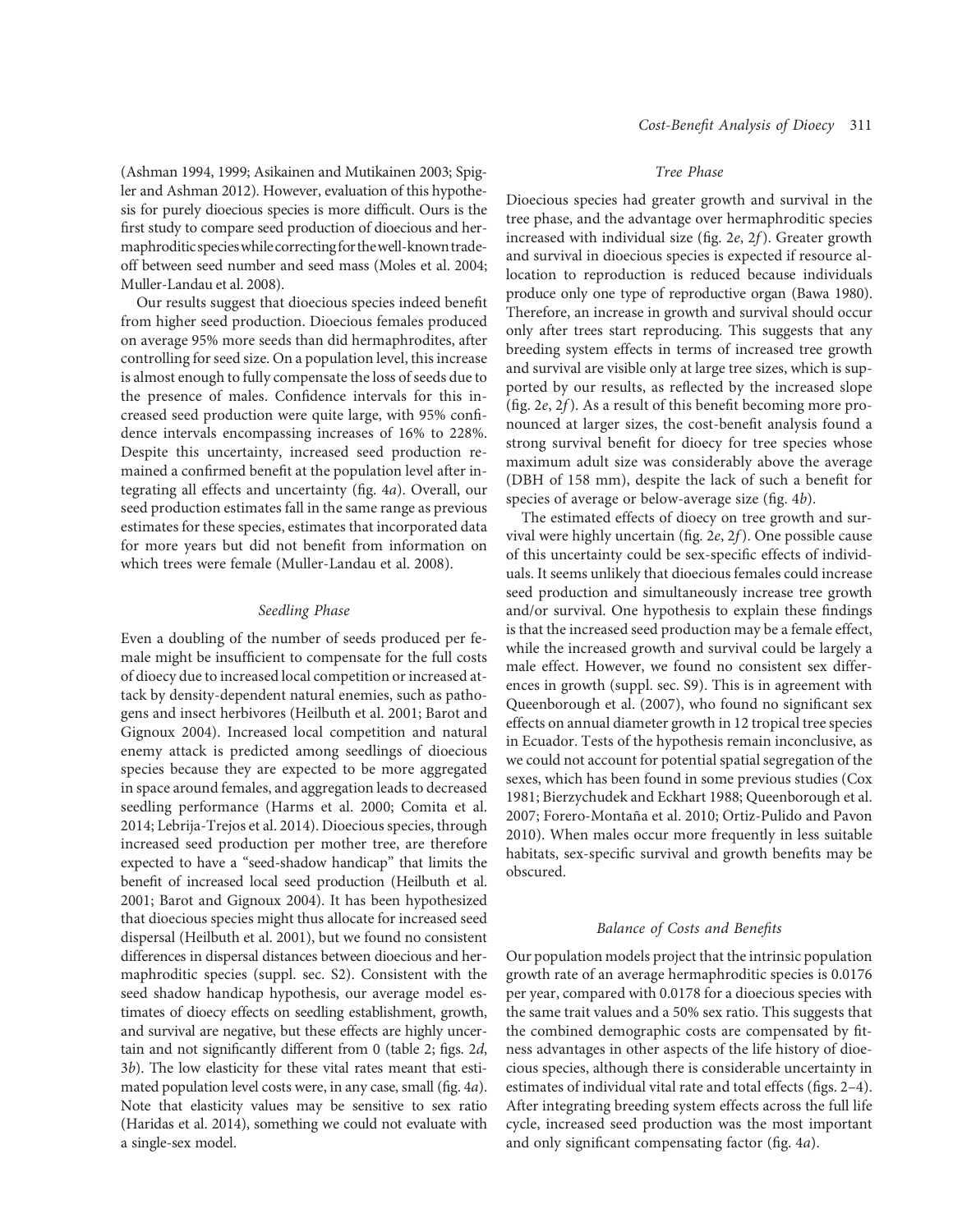# 312 The American Naturalist

The presence of males was the strongest cost of dioecy. For average trait values, our population-level cost-benefit analysis shows that the presence of males, when the sex ratio was 50%, reduced the intrinsic growth rate r by 0.00652. It is generally assumed that dioecy as a breeding system comes with demographic costs, and intuitively this makes sense. Our results show not only that the increased seed production compensates for these costs but also that the inherent costs are low to begin with. This is because for longlived organisms such as trees, we expect low  $\lambda$  elasticities for factors involving reproduction (de Kroon et al. 2000), as was also shown for reproductive strategies such as mast fruiting in tropical trees (Visser et al. 2011).

At global and regional scales, the proportion of species that are dioecious within plant communities varies greatly but tends to be higher in tropical than in temperate forests (Vamosi and Queenborough 2010). Multisite studies that similarly quantify the costs and benefits of breeding systems at the population level would help explain this wide variation in the success of the dioecious breeding system. In conclusion, our results support the hypotheses that the advantages of dioecy include increased seed production by females and, to a lesser extent, increased adult growth and adult survival. Together the benefits compensate for the costs of dioecy, which are found to be smaller than generally assumed because of the low elasticity of population growth rates to seed production in long-lived tree species.

# Acknowledgments

S. Queenborough, T. Takada, and two anonymous reviewers greatly improved the manuscript. We are grateful for the assistance of D. Brassfield and A. Cerezo in collecting data on reproductive status. This research was partly supported by the Netherlands Organization for Scientific Research (NWO; grants 801-01-009 and 840-11-001 to E.J. and M.D.V.), the Smithsonian Tropical Research Institute, and the Smithsonian Institution Competitive Grants for Science (to H.C.M. and S.J.W.). The Barro Colorado Island forest dynamics research project was founded by R. B. Foster and S. P. Hubbell and is now managed by R. Condit, S. Lao, and R. Pérez under the Center for Tropical Forest Science and the Smithsonian Tropical Research Institute in Panama. Numerous organizations have provided funding, principally the US National Science Foundation, and hundreds of field-workers have contributed. Seedling data collection was funded by US National Science Foundation grants DEB-1242622, DEB-0075102, DEB-0640386, and DEB-0823728.

## Literature Cited

Armstrong, J. E., and A. K. Irvine. 1989. Flowering, sex ratios, pollenovule ratios, fruit set, and reproductive effort of a dioecious tree, Myristica insipida (Myristicaceae), in two different rain forest communities. American Journal of Botany 76:74–85.

- Ashman, T.-L. 1994. Reproductive allocation in hermaphrodite and female plants of Sidalcea oregana ssp. spicata (Malvaceae) using four currencies. American Journal of Botany 81:433–438.
- -. 1999. Determinants of sex allocation in a gynodioecious wild strawberry: implications for the evolution of dioecy and sexual dimorphism. Journal of Evolutionary Biology 12:648–661.
- Asikainen, E., and P. Mutikainen. 2003. Female frequency and relative fitness of females and hermaphrodites in gynodioecious Geranium sylvaticum (Geraniaceae). American Journal of Botany 90:226–234.
- Barot, S., and J. Gignoux. 2004. How do sessile dioecious species cope with their males? Theoretical Population Biology 66:163–173.
- Barrett, S. C. H. 2010. Understanding plant reproductive diversity. Philosophical Transactions of the Royal Society B 365:99–109.
- Bates, D., M. Maechler, and B. Bolker. 2013. Lme4: linear mixedeffects models using S4 classes (R package version 0.999999-2).
- Bawa, K. S. 1974. Breeding systems of tree species of a lowland tropical community. Evolution 28:85–92.
- ———. 1977. Spatial relationships between staminate and pistillate plants of dioecious tropical forest trees. Evolution 31:64–68.
- -. 1980. Evolution of dioecy in flowering plants. Annual Review of Ecology and Systematics 11:15–39.
- Bawa, K. S., and J. H. Beach. 1981. Evolution of sexual systems in flowering plants. Annals of the Missouri Botanical Garden 68:254– 274.
- Bierzychudek, P., and V. Eckhart. 1988. Spatial segregation of the sexes of dioecious plants. American Naturalist 132:34–43.
- Bolker, B. M., M. E. Brooks, C. J. Clark, S. W. Geange, J. R. Poulson, M. H. H. Stevens, and J. S. S. White. 2009. Generalized linear mixed models: a practical guide for ecology and evolution. Trends in Ecology and Evolution 24:127–135.
- Buckland, S. T., K. P. Burnham, and N. H. Augustin. 1997. Model selection: an integral part of inference. Biometrics 53:603–618.
- Burnham, K. P., and D. R. Anderson. 2002. Model selection and multimodel inference: a practical information-theoretic approach. Springer, New York.
- Cade, B. S. 2015. Model averaging and muddled multimodel inferences. Ecology 96:2370–2382.
- Caswell, H. 2001. Matrix population models: construction, analysis and interpretation. Sinauer, Sunderland, MA.
- Charlesworth, B. 1980. Evolution in age-structured populations. Cambridge University Press, Cambridge.
- Charlesworth, D. 2002. Plant sex determination and sex chromosomes. Heredity 88:94–101.
- Comita, L. S., S. Aguilar, R. Pérez, S. Lao, and S. P. Hubbell. 2007. Patterns of woody plant species abundance and diversity in the seedling layer of a tropical forest. Journal of Vegetation Science 18:163–174.
- Comita, L. S., H. C. Muller-Landau, S. Aguilar, and S. P. Hubbell. 2010. Asymmetric density dependence shapes species abundances in a tropical tree community. Science 329:330–332.
- Comita, L. S., S. A. Queenborough, S. J. Murphy, J. L. Eck, K. Xu, M. Krishnadas, N. Beckman, et al. 2014. Testing predictions of the Janzen-Connell hypothesis: a meta-analysis of experimental evidence for distance- and density-dependent seed and seedling. Journal of Ecology 102:845–856.
- Condit, R. 1998. Tropical forest census plots. Springer, Berlin, and R. G. Landes, Georgetown, TX.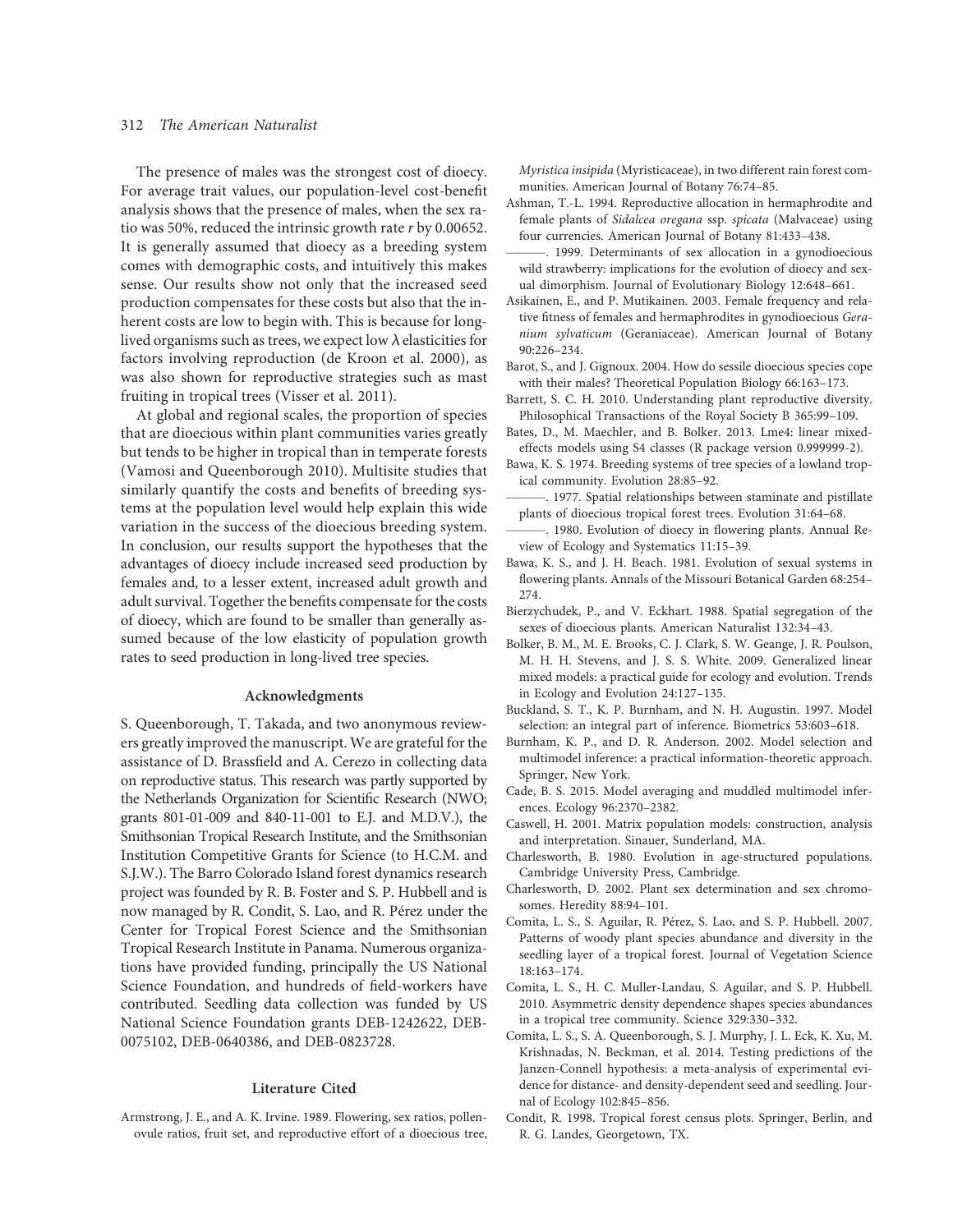- Condit, R., P. S. Ashton, N. Manokaran, J. V. LaFrankie, S. P. Hubbell, and R. B. Foster. 1999. Dynamics of the forest communities at Pasoh and Barro Colorado: comparing two 50-ha plots. Philosophical Transactions of the Royal Society B 354:1739– 1748.
- Condit, R., S. Lao, R. Pérez, S. B. Dolins, R. B. Foster, and S. P. Hubbell. 2012. Barro Colorado forest census plot data (version 2012). Center for Tropical Forest Science Databases. Smithsonian DSpace Repository, http://dx.doi.org/10.5479/data.bci.20130603.
- Cox, P. A. 1981. Niche partitioning between sexes of dioecious plants. American Naturalist 117:295–307.
- Croat, T. B. 1978. Flora of Barro Colorado Island. Stanford University Press, Palo Alto, CA.
- Darwin, C. 1877. The different forms of flowers on plants of the same species. Cambridge University Press, Cambridge.
- de Kroon, H., A. Plaisier, J. van Groenendael, and H. Caswell. 1986. Elasticity: the relative contribution of demographic parameters to population growth rate. Ecology 67:1427–1431.
- de Kroon, H., J. van Groenendael, and J. Ehrlén. 2000. Elasticities: a review of methods and model limitations. Ecology 81:607–618.
- Easterling, M. R., S. P. Ellner, and P. M. Dixon. 2000. Size-specific sensitivity: applying a new structured population model. Ecology 81:694–708.
- Ehrlén, J. 2003. Fitness components versus total demographic effects: evaluating herbivore impacts on a perennial herb. American Naturalist 162:796–810.
- Ellner, S. P., and M. Rees. 2006. Integral projection models for species with complex demography. American Naturalist 167:410–428.
- Forero-Montaña, J., J. K. Zimmerman, and J. Thompson. 2010. Population structure, growth rates and spatial distribution of two dioecious tree species in a wet forest in Puerto Rico. Journal of Tropical Ecology 26:433–443.
- Freeman, D. C., J. L. Doust, A. El-Keblawy, K. J. Miglia, and E. D. McArthur. 1997. Sexual specialization and inbreeding avoidance in the evolution of dioecy. Botanical Review 63:65–92.
- Grueber, C. E., S. Nakagawa, R. J. Laws, and I. G. Jamieson. 2011. Multimodel inference in ecology and evolution: challenges and solutions. Journal of Evolutionary Biology 24:699–711.
- Haridas, C. V., E. A. Eager, R. Rebarber, and B. Tenhumberg. 2014. Frequency-dependent population dynamics: effect of sex ratio and mating system on the elasticity of population growth rate. Theoretical Population Biology 97:49–56.
- Harms, K. E., S. J. Wright, O. Calderón, A. Hernández, and E. A. Herre. 2000. Pervasive density-dependent recruitment enhances seedling diversity in a tropical forest. Nature 404:493–495.
- Heilbuth, J. C., K. L. Ilves, and S. P. Otto. 2001. The consequences of dioecy for seed dispersal: modeling the seed-shadow handicap. Evolution 55:880–888.
- Hubbell, S. P., and R. B. Foster. 1983. Diversity of canopy trees in a Neotropical forest and implications for conservation. Special Publications Series of the British Ecological Society.
- -. 1992. Short-term dynamics of a Neotropical forest: why ecological research matters to tropical conservation and management. Oikos 63:48–61.
- Kraft, N. J. B., M. R. Metz, R. S. Condit, and J. Chave. 2010. The relationship between wood density and mortality in a global tropical forest data set. New Phytologist 188:1124–1136.
- Lebrija-Trejos, E., S. J. Wright, A. Hernández, and P. B. Reich. 2014. Does relatedness matter? phylogenetic density-dependent survival of seedlings in a tropical forest. Ecology 95:940–951.
- Leigh, E. G. 1999. Tropical forest ecology: a view from Barro Colorado Island. Oxford University Press, Oxford.
- Melampy, M. N., and H. F. Howe. 1977. Sex ratio in the tropical tree Triplaris americana (Polygonaceae). Evolution 31:867–872.
- Metcalf, C. J. E., and S. Pavard. 2007. Why evolutionary biologists should be demographers. Trends in Ecology and Evolution 22:205–212.
- Moles, A. T., D. S. Falster, M. R. Leishman, and M. Westoby. 2004. Small-seeded species produce more seeds per square metre of canopy per year, but not per individual per lifetime. Journal of Ecology 92:384–396.
- Moles, A. T., and M. Westoby. 2006. Seed size and plant strategy across the whole life cycle. Oikos 113:91–105.
- Muller-Landau, H. C. 2004. Interspecific and inter-site variation in wood specific gravity of tropical trees. Biotropica 36:20–32.
- Muller-Landau, H. C., S. J. Wright, O. Calderón, R. Condit, and S. P. Hubbell. 2008. Interspecific variation in primary seed dispersal in a tropical forest. Journal of Ecology 96:653–667.
- Opler, P. A., and K. S. Bawa. 1978. Sex ratios in tropical forest trees. Evolution 32:812–821.
- Ortiz-Pulido, R., and N. P. Pavon. 2010. Influence of slope orientation on sex ratio and size distribution in a dioecious plant Bursera fagaroides var. purpusii (Brandeg.) McVaugh and Rzed. (Burseraceae). Plant Ecology 208:271–277.
- Poorter, L., S. J. Wright, H. Paz, D. D. Ackerly, R. Condit, G. Ibarra-Manríquez, K. E. Harms, et al. 2008. Are functional traits good predictors of demographic rates? evidence from five Neotropical forests. Ecology 89:1908–1920.
- Puerta-Piñero, C., H. C. Muller-Landau, O. Calderón, and S. J. Wright. 2013. Seed arrival in tropical forest tree fall gaps. Ecology 94:1552– 1562.
- Queenborough, S. A., D. F. R. P. Burslem, N. C. Garwood, and R. Valencia. 2007. Determinants of biased sex ratios and inter-sex costs of reproduction in dioecious tropical forest trees. American Journal of Botany 94:67–78.
- Queenborough, S. A., S. J. Mazer, S. M. Vamosi, N. C. Garwood, R. Valencia, and R. Freckleton. 2009. Seed mass, abundance and breeding system among tropical forest species: do dioecious species exhibit compensatory reproduction or abundances? Journal of Ecology 97:555–566.
- R Core Team. 2016. R: a language and environment for statistical computing. R Foundation for Statistical Computing, Vienna.
- Renner, S. S., and R. E. Ricklefs. 1995. Dioecy and its correlates in the flowering plants. American Journal of Botany 82:596–606.
- Spigler, R. B., and T.-L. Ashman. 2012. Gynodioecy to dioecy: are we there yet? Annuals of Botany 109:531–543.
- Vamosi, J. C., Y. Zhang, and W. G. Wilson. 2007. Animal dispersal dynamics promoting dioecy over hermaphroditism. American Naturalist 170:485–491.
- Vamosi, S. M., S. J. Mazer, and F. Cornejo. 2008. Breeding systems and seed size in a Neotropical flora: testing evolutionary hypotheses. Ecology 89:2461–2472.
- Vamosi, S. M., and S. A. Queenborough. 2010. Breeding systems and phylogenetic diversity of seed plants along a large-scale elevational gradient. Journal of Biogeography 37:465–476.
- Visser, M. D., M. Bruijning, S. J. Wright, H. C. Muller-Landau, E. Jongejans, L. S. Comita, and H. de Kroon. 2016a. Functional traits as predictors of vital rates across the life-cycle of tropical trees. Functional Ecology 30:168–180.
- . 2016b. Data from: Functional traits as predictors of vital rates across the life cycle of tropical trees. Functional Ecology 30:168–